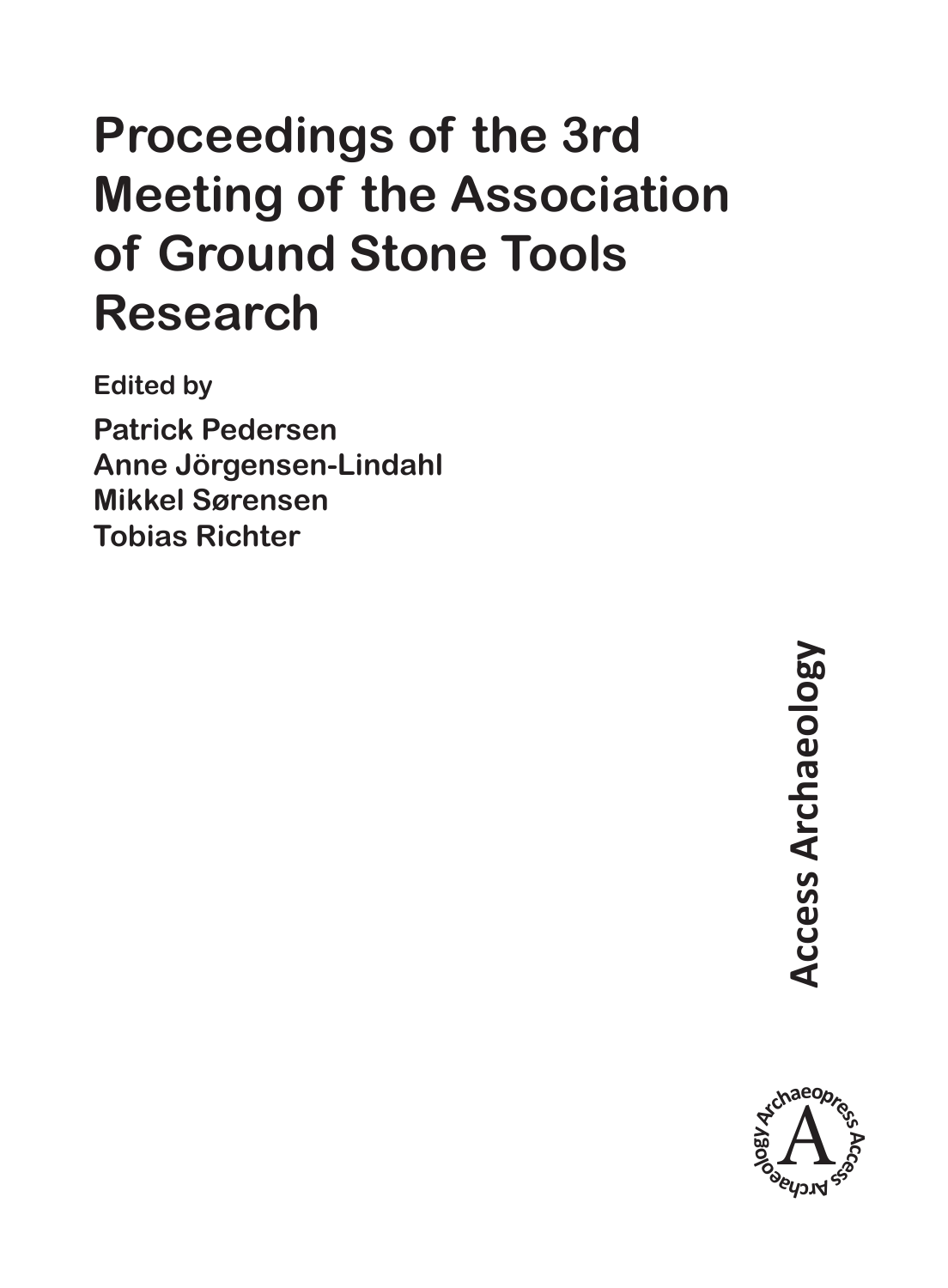

Archaeopress Publishing Ltd Summertown Pavilion 18-24 Middle Way Summertown Oxford OX2 7LG

www.archaeopress.com

ISBN 978-1-78969-478-9 ISBN 978-1-78969-479-6 (e-Pdf)

© the individual authors and Archaeopress 2021

Design by Alexis Pantos

All rights reserved. No part of this book may be reproduced, stored in retrieval system, or transmitted, in any form or by any means, electronic, mechanical, photocopying or otherwise, without the prior written permission of the copyright owners.

This book is available direct from Archaeopress or from our website www.archaeopress.com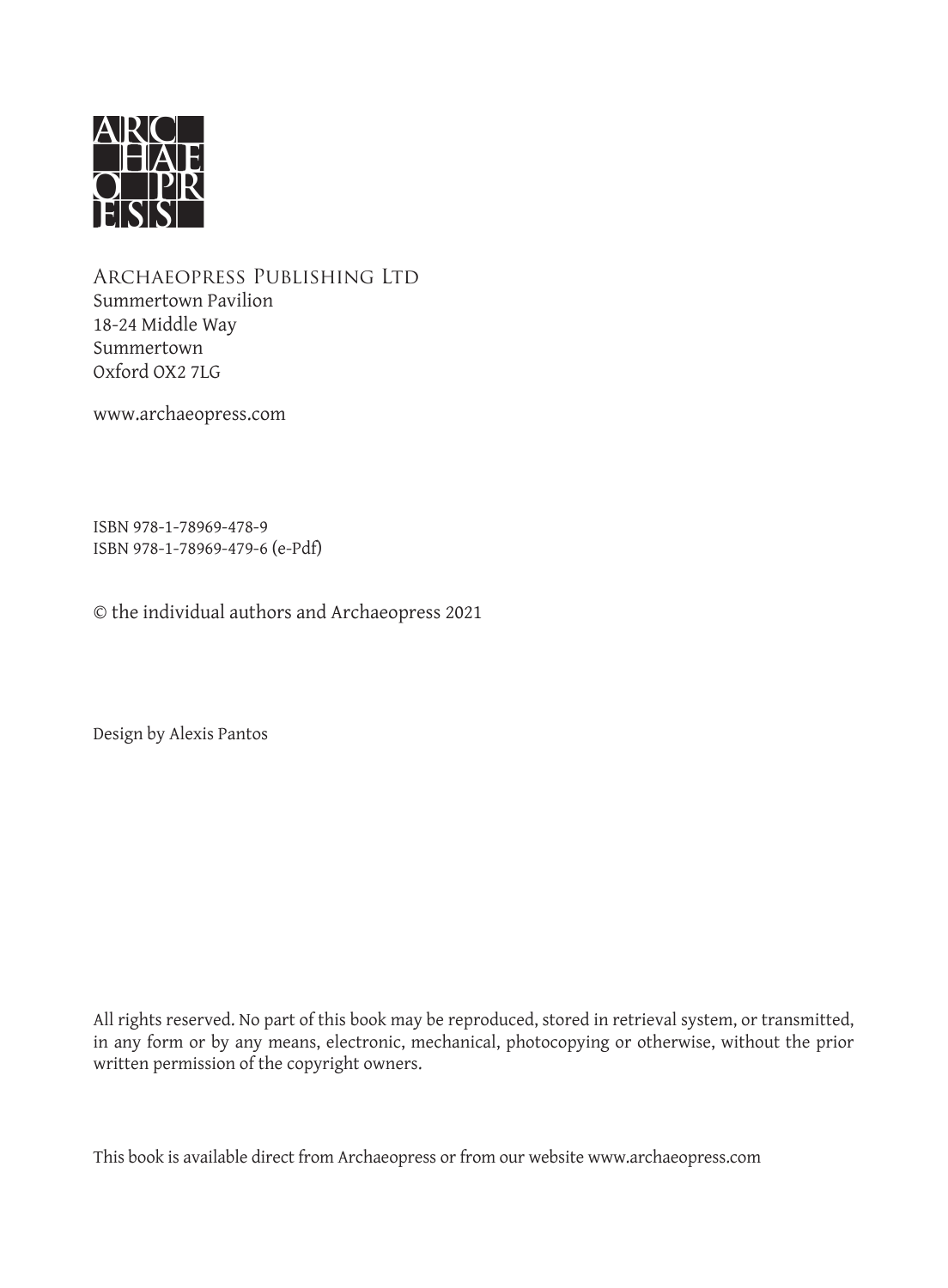#### **Contents**

| 1. Making Flour In Palaeolithic Europe. New Perspectives On Nutritional Challenges                                                                                                                                                                                                                                                 |
|------------------------------------------------------------------------------------------------------------------------------------------------------------------------------------------------------------------------------------------------------------------------------------------------------------------------------------|
| Anna Revedin, Biancamaria Aranguren, Silvia Florindi, Emanuele Marconi, Marta Mariotti<br>Lippi, Annamaria Ronchitelli                                                                                                                                                                                                             |
| 2. The Groundstone Assemblages of Shubayqa 1 and 6, Eastern Jordan - Technological<br>choices, Gestures and Processing Strategies of Late Hunter-Gatherers in the Qa' Shubayqa  18                                                                                                                                                 |
| Patrick Nørskov Pedersen                                                                                                                                                                                                                                                                                                           |
| 3. Starch Grain Analysis Of Early Neolithic (Linearbandkeramik And Blicquy/<br>Villeneuve-Saint-Germain) Contexts: Experimental Grinding Tests Of Cereals And Legumes 43                                                                                                                                                           |
| Clarissa Cagnato, Caroline Hamon, and Aurélie Salavert                                                                                                                                                                                                                                                                             |
| 4. Mapping Life-Cycles: Exploring Grinding Technologies And The Use Of Space At                                                                                                                                                                                                                                                    |
| D. Chondrou and S.M. Valamoti                                                                                                                                                                                                                                                                                                      |
| 5. Macro-Lithic Tools And The Late Neolithic Economy In The Middle Morava Valley, Serbia 82                                                                                                                                                                                                                                        |
| Vesna Vučković                                                                                                                                                                                                                                                                                                                     |
| 6. The Ecological Significance of Ground-stone axes in the Later Stone Age (LSA) of<br>West-Central Africa<br>.99                                                                                                                                                                                                                  |
| Orijemie Emuobosa Akpo                                                                                                                                                                                                                                                                                                             |
| 7. The New Oasis: Potential of Use-Wear for Studying Plant Exploitation in the Gobi<br>Desert Neolithic <u>Communications</u> of the contract of the contract of the contract of the contract of the contract of the contract of the contract of the contract of the contract of the contract of the contract of the contr<br>.116 |
| Laure Dubreuil, Angela Evoy, and Lisa Janz                                                                                                                                                                                                                                                                                         |
| 8. Above And Below: The Late Chalcolithic Ground Stone Tool Assemblage Of Tsomet Shoket139                                                                                                                                                                                                                                         |
| Daniela Alexandrovsky, Ron Be'eri and Danny Rosenberg                                                                                                                                                                                                                                                                              |
| 9. Grinding technologies in the Bronze Age of northern Greece: New data from the                                                                                                                                                                                                                                                   |
| Tasos Bekiaris, Lambrini Papadopoulou <sup>,</sup> Christos L. Stergiou and Soultana-Maria Valamoti                                                                                                                                                                                                                                |
| 10. Pounding Amid The Cliffs: Stationary Facilities And Cliff Caves In The Judean                                                                                                                                                                                                                                                  |
| Uri Davidovich                                                                                                                                                                                                                                                                                                                     |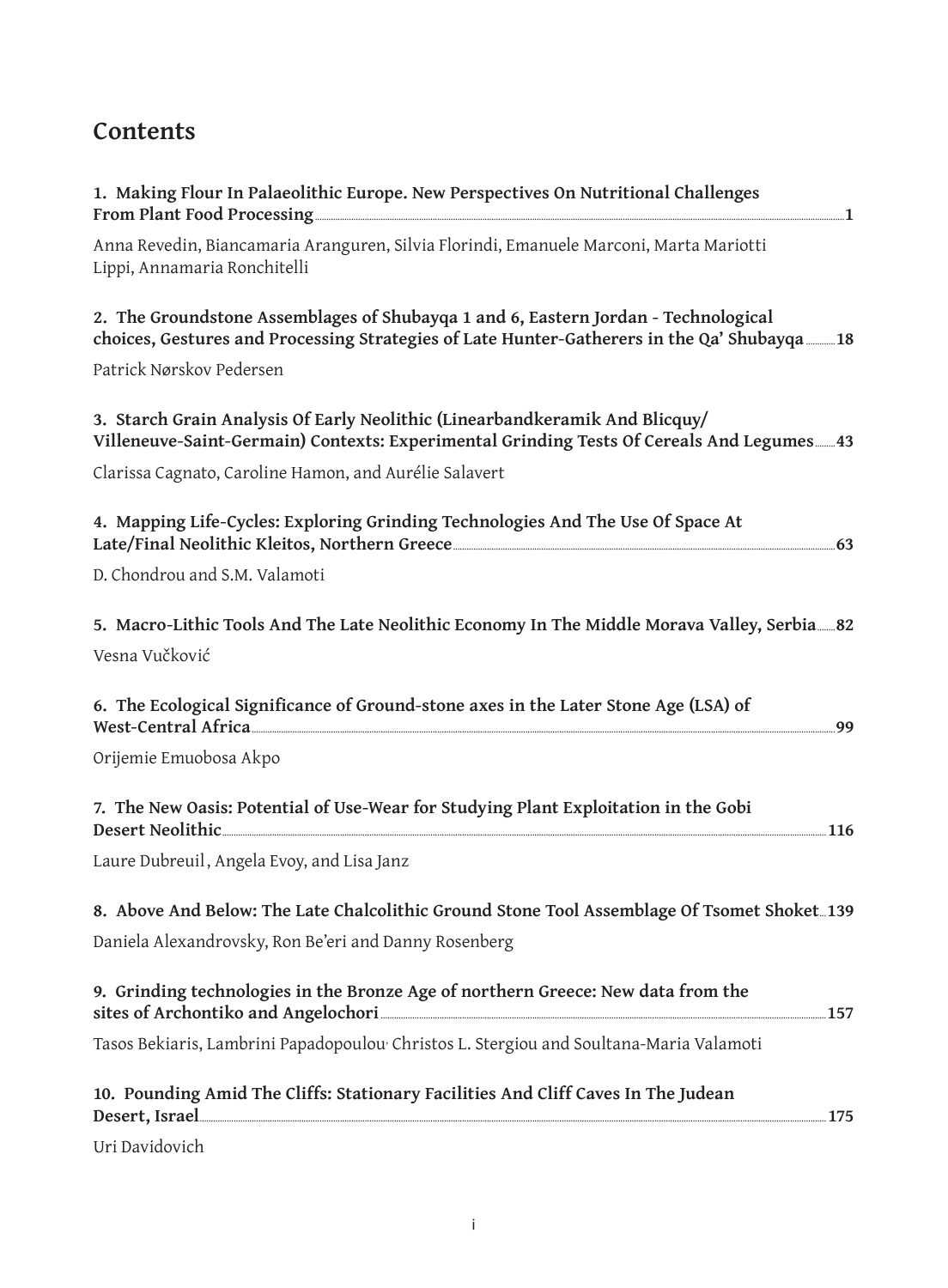| 189 11. Quernstones in social context: the early medieval baker's house from Wrocław                                                                                                                   |  |
|--------------------------------------------------------------------------------------------------------------------------------------------------------------------------------------------------------|--|
| Ewa Lisowska                                                                                                                                                                                           |  |
| 12. Stone Mortars: A Poorly Known Component Of Material Culture, Used In France<br>Since The Iron Age. Including Recent Data For Late Medieval Trading Reaching The Baltic_____204<br>Geert Verbrugghe |  |
| 13. Telling Textures: Surface Textures May Reveal Which Grains Were Ground in<br>229                                                                                                                   |  |
| Laurie Nixon-Darcus                                                                                                                                                                                    |  |
| 14. The Bored Stone, Nougouil: Weighted Digging Sticks In Ethiopia<br>.242<br>Jérôme Robitaille                                                                                                        |  |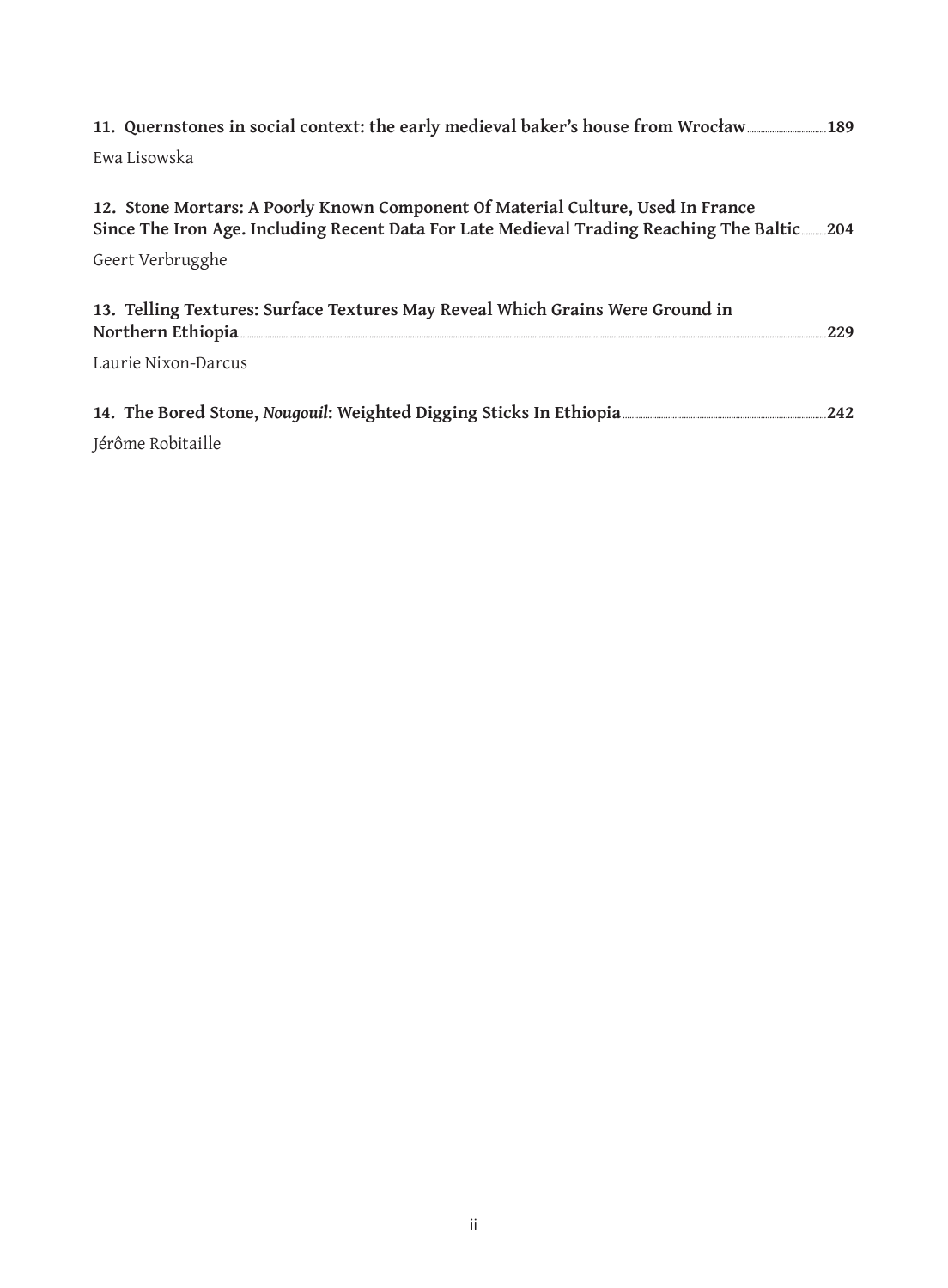## **List of Figures**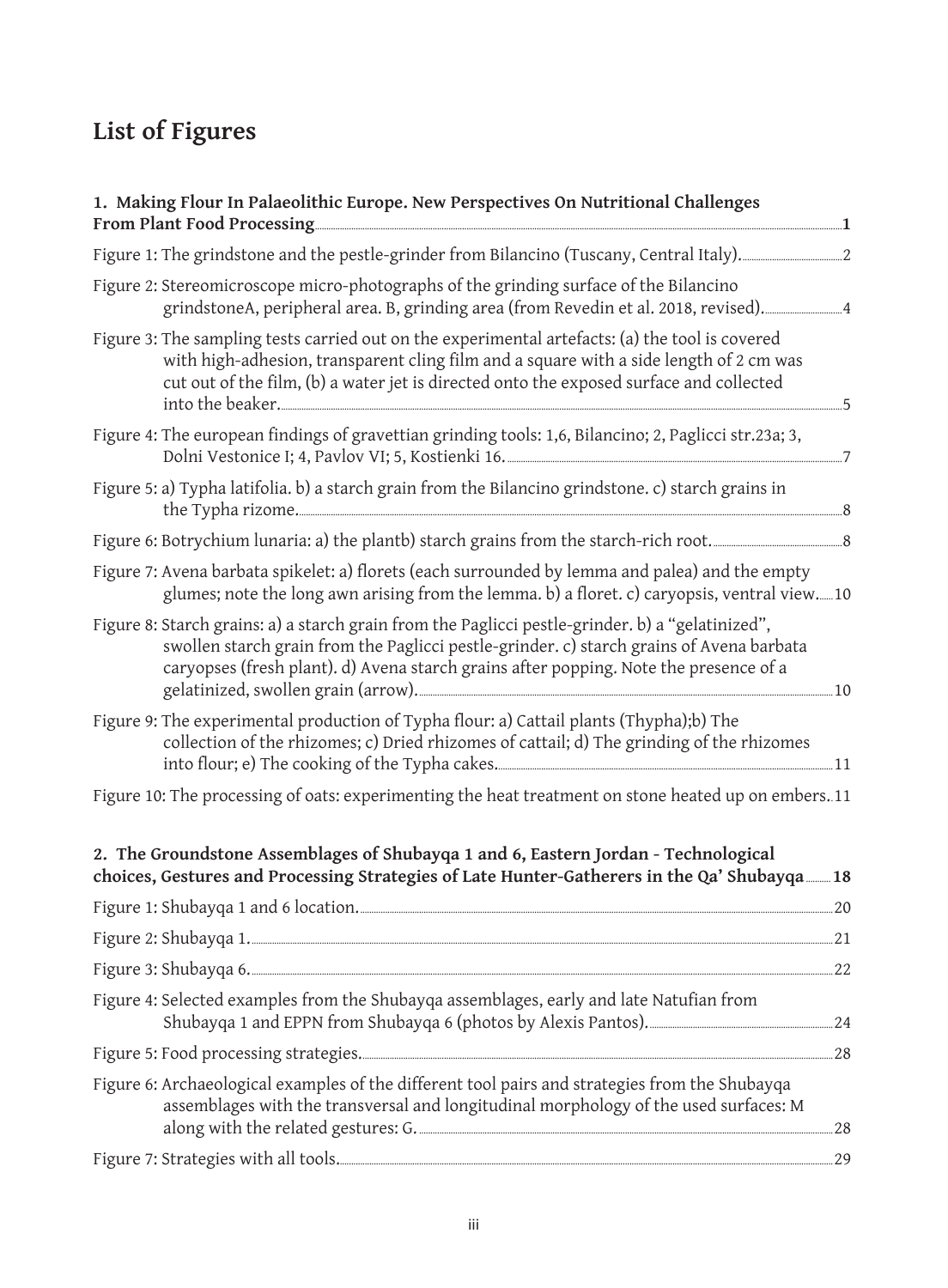| 3. Starch Grain Analysis Of Early Neolithic (Linearbandkeramik And Blicquy/<br>Villeneuve-Saint-Germain) Contexts: Experimental Grinding Tests Of Cereals And Legumes 43                                                                                                                                     |    |
|--------------------------------------------------------------------------------------------------------------------------------------------------------------------------------------------------------------------------------------------------------------------------------------------------------------|----|
| Figure 1: Native (unmodified) starch grains viewed under plane polarized and cross-polarized<br>light (x 600). A-B: einkorn; C-D: emmer; E-F: barley; G-H: lentils, and I-J: peas (photos C.<br>Cagnato).                                                                                                    | 46 |
| Figure 2: Grinding and dehusking activities. A: einkorn; B: barley; C: peas; D: lentils; E: dehusking                                                                                                                                                                                                        |    |
| Figure 3: Location of where the samples were taken from after the experimental grinding: A:<br>einkorn; B: barley; C: peas; D: lentils; and dehusking of E: einkorn, and F: emmer (photos<br>C. Hamon and C. Cagnato).                                                                                       | 50 |
| Figure 4: Taking samples from the tools after processing cereals and legumes through the use of a                                                                                                                                                                                                            |    |
| Figure 5: Grinding stones in the pit prior to being buried at Cuiry-les-Chaudardes, France (photo                                                                                                                                                                                                            |    |
| Figure 6: Modifications observed in einkorn starch grains, seen in plane polarized and cross-<br>polarized light (photos C. Cagnato). Arrows point to specific damages observed:<br>protrusion seen from different angles (B and D), broken edges (F), and presence of                                       |    |
| Figure 7: Modifications observed in barley starch grains, seen in plane polarized and cross-<br>polarized light (photos C. Cagnato). Arrows point to specific damages observed: broken,<br>fissured, uneven edges (C, E, G), modification to the shape of the grain (I), asymmetrical                        |    |
| Figure 8: Modifications observed in pea starch grains, seen in plane polarized and cross-polarized<br>light (photos C. Cagnato). Arrows point to specific damages observed: fissured grains<br>(C), 'melted' edges (G), small fissures along the edge (I), and damages to the extinction<br>$\frac{1}{2}$ 52 |    |
| Figure 9: Modifications observed in lentil starch grains, seen in plane polarized and cross-<br>polarized light (photos C. Cagnato). Arrows point to specific damages observed: fissured                                                                                                                     |    |
| Figure 10: Damaged starch grain, seen in plane-polarized (left) and cross-polarized light (right).<br>The arrow indicates the central part of the grain, which seems to have been digested                                                                                                                   |    |
| 4. Mapping Life-Cycles: Exploring Grinding Technologies And The Use Of Space At                                                                                                                                                                                                                              |    |
| Figure 1: Map of Greece and prehistoric sites mentioned in the text. [11] The summary set of 4                                                                                                                                                                                                               |    |

Figure 2: Plan of Kleitos I (left) and Kleitos II (right) with building remains and peripheral ditches highlighted. ............ 64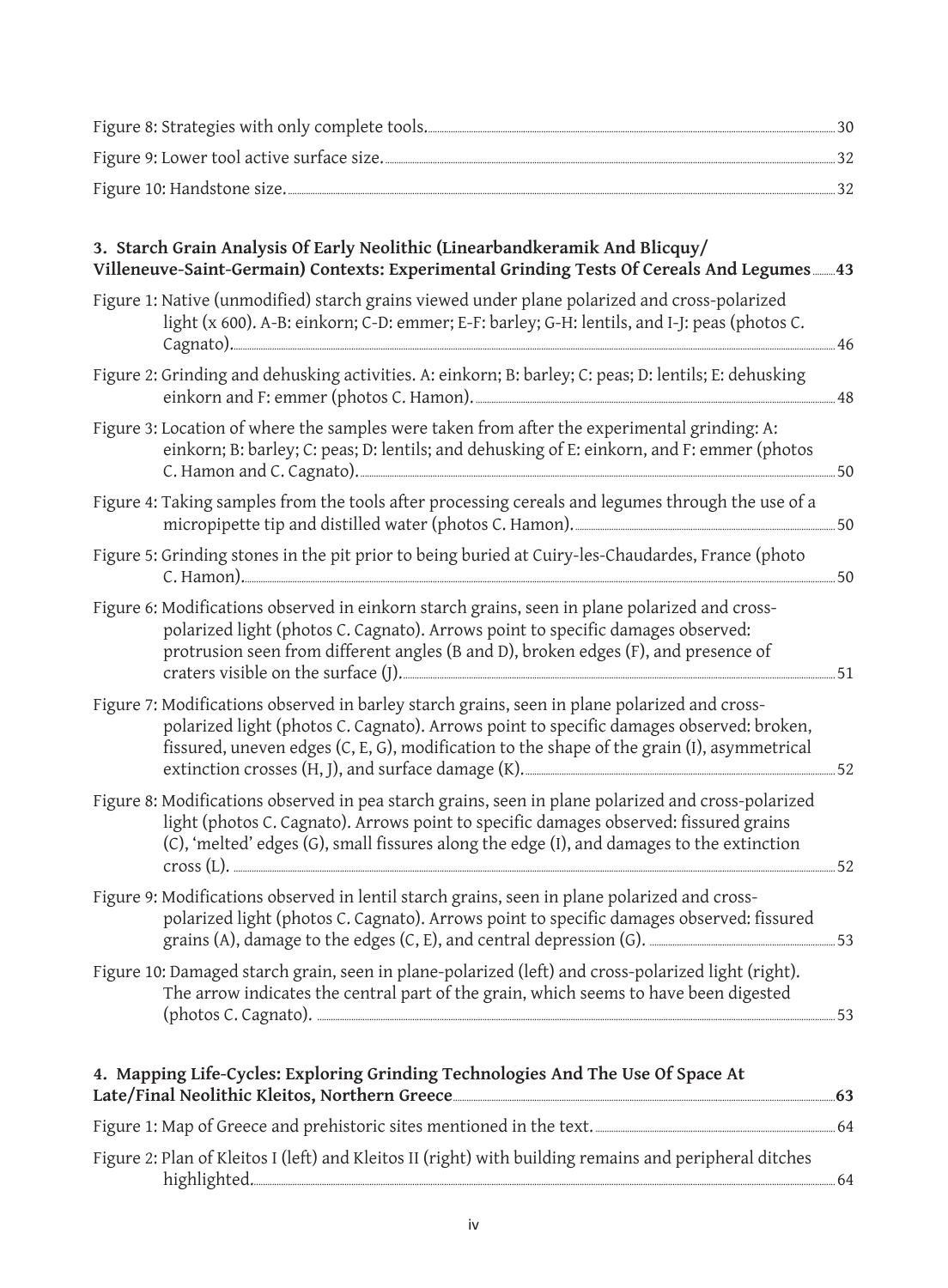| Figure 3: Three main grinding tool types (drawing by the author). Type 1 querns and handstone<br>(A-C.), a type 2 handstone (D.) and a type 3 highly fragmented and a type 3 highly             |
|-------------------------------------------------------------------------------------------------------------------------------------------------------------------------------------------------|
| Figure 4: Three examples of grinding tools: a rare case of a quern with complete formation of its<br>passive surfaces with pecking and two handstones with peripheral flaking, one coarser      |
| Figure 5: Distribution of grinding tools per type, main spatial unit and various recovery contexts.<br>Synthesis of the grinding tool assemblage per main spatial unit. Relative percentages of |
| Figure 6: Grinding implement found in the interior of Building 3 next to a vessel with stored<br>grains. On its dorsal side a small quantity of building debris is preserved along with the     |
| Figure 7: Area immediately outside Building E and the findspot of a fragmented grinding tool<br>on a partially preserved plastered floor (drawing and photograph from the excavation<br>72      |
| Figure 8: Quantitative spatial distribution of grinding stones with signs of erosion in Kleitos I<br>settlement. The sums of the implements are shown per excavation squarein order for         |
| Figure 9: Plan of the first building phase of Building 3 (Kleitos II) and the grinding tools found in                                                                                           |
| 5. Macro-Lithic Tools And The Late Neolithic Economy In The Middle Morava Valley, Serbia 82                                                                                                     |
| Figure 1: Geo-economic regions and position of Late Neolithic settlements from which macro-<br>lithic tools have been studied: 1. Slatina - Turska česma; 2. Motel Slatina. R 1: 310 000 83     |
|                                                                                                                                                                                                 |
| Figure 3: Geological map and position of settlements of Motel Slatina, Slatina - Turska česma and<br>Livade;adopted after: geology map L 34 - 7 Paraćin 1: 100 000. 2000 and 27 87              |
|                                                                                                                                                                                                 |
|                                                                                                                                                                                                 |
| Figure 6: a) Slatina - Turska česma: sedimentary rocks and unknown rock type; b) igneous rocks;                                                                                                 |
|                                                                                                                                                                                                 |
| Figure 8: Motel, Slatina and Slatina - Turska česma: proportion of dependency on raw material                                                                                                   |
| 6. The Ecological Significance of Ground-stone axes in the Later Stone Age (LSA) of                                                                                                             |
|                                                                                                                                                                                                 |
| Figure 2: Ground-stone axes recovered from surface collection and archaeological contexts in<br>West-Central Africa. 1. Itaakpa; 2. Batalimo; 3-6. Tse Dura, 3. Adze; 4-6 ground-stone          |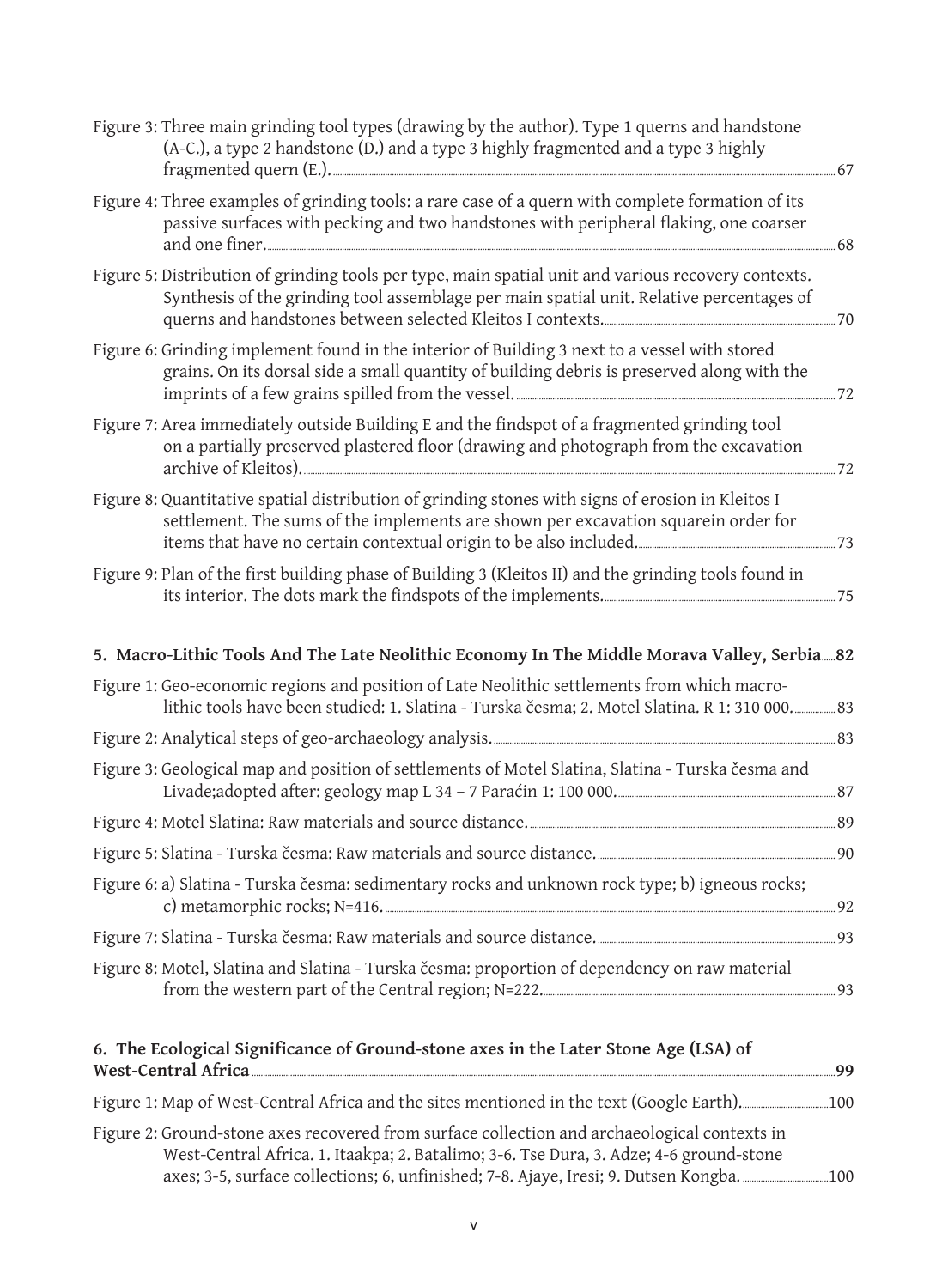| Figure 3: Oba Ewuakpe (1701-1712) left; Oba Akenzua I (1713-1740) right, both depicted<br>holding thunder-axes (ground stone axes) in their left hands (Courtesy Berlin<br>Museum). Reproduced from Benin Kings and Rituals exhibition catalogue, ed. Barbara               |      |
|-----------------------------------------------------------------------------------------------------------------------------------------------------------------------------------------------------------------------------------------------------------------------------|------|
|                                                                                                                                                                                                                                                                             | 107  |
| 7. The New Oasis: Potential of Use-Wear for Studying Plant Exploitation in the Gobi<br>Desert Neolithic Management of the Contract of the Contract of the Contract of the Contract of the Contract of                                                                       |      |
| Figure 1: Presentation of the studied area and location of the sites discussed in this paper.<br>Gobi-Altai region is roughly delineated in orange, Alashan Gobi in red, and East Gobi in                                                                                   |      |
| Figure 2: Post-depositional damage observed on #73/2748a. Grain rounding and reflectivity on<br>the fracture plan at low magnifications (here shown ×20 and ×30); desert polish at high<br>magnification (here ×50 and ×100). 24                                            |      |
| Figure 3: Example of complete grinding slab found at Baron Shabaka Well. Note the deeper                                                                                                                                                                                    |      |
| Figure 4: Example of lower implement (Cat. #73/2710a), working surface with a flat longitudinal<br>profile. Opposite surface manufactured by pecking and smoothing. Use-wear on the<br>centre of the working surface at low and high magnifications (type LI-1 described in | .126 |
| Figure 5: Pestle-like handstone with knob (Cat. #73/2088a) and associated use-wear observed on                                                                                                                                                                              |      |
| Figure 6: Example of handstone/pounder (Cat, #70/2082b) with use-wear at high and low<br>magnifications. 129                                                                                                                                                                |      |
| Figure 7: Example of semi-lunar handstone (Cat. #73/2081) and associated use-wear observed on                                                                                                                                                                               |      |
| 8. Above And Below: The Late Chalcolithic Ground Stone Tool Assemblage Of Tsomet Shoket 139                                                                                                                                                                                 |      |
|                                                                                                                                                                                                                                                                             |      |
| Figure 2: Site of Tsomet Shoket: 1. General overview: 2. Some of the underground complexes at                                                                                                                                                                               |      |
| Figure 3: Lower grinding stones made of flint: 1-2. Large vessels 3-5. [144]                                                                                                                                                                                                |      |
| Figure 4: Perforated items: Maceheads: 1-2. Spindle whorls: 3-5. Round weights: 6. Irregular                                                                                                                                                                                |      |
| Figure 5: Grooved stone tools. 148                                                                                                                                                                                                                                          |      |
| Figure 6 - Cross-sections of multiple bowl-types and a decorated basalt rim: 1-2) Upright bowls;<br>3-4) Globular bowls; 5-6) V-shaped bowls; 7) Large mortar; 8) Decorated V-shaped bowl<br>rim fragment. 149                                                              |      |
| Figure 7 - Upper grinding stones, bowlets, varia and hammerstones: 1) Cup on a pestle (recycled<br>upper grinding stone); 2) Double-sided bowlet; 3) "Axe-shaped" stone (varia); 4) Shallow<br>bowlet; 5) Large hammerstone. 150                                            |      |
|                                                                                                                                                                                                                                                                             |      |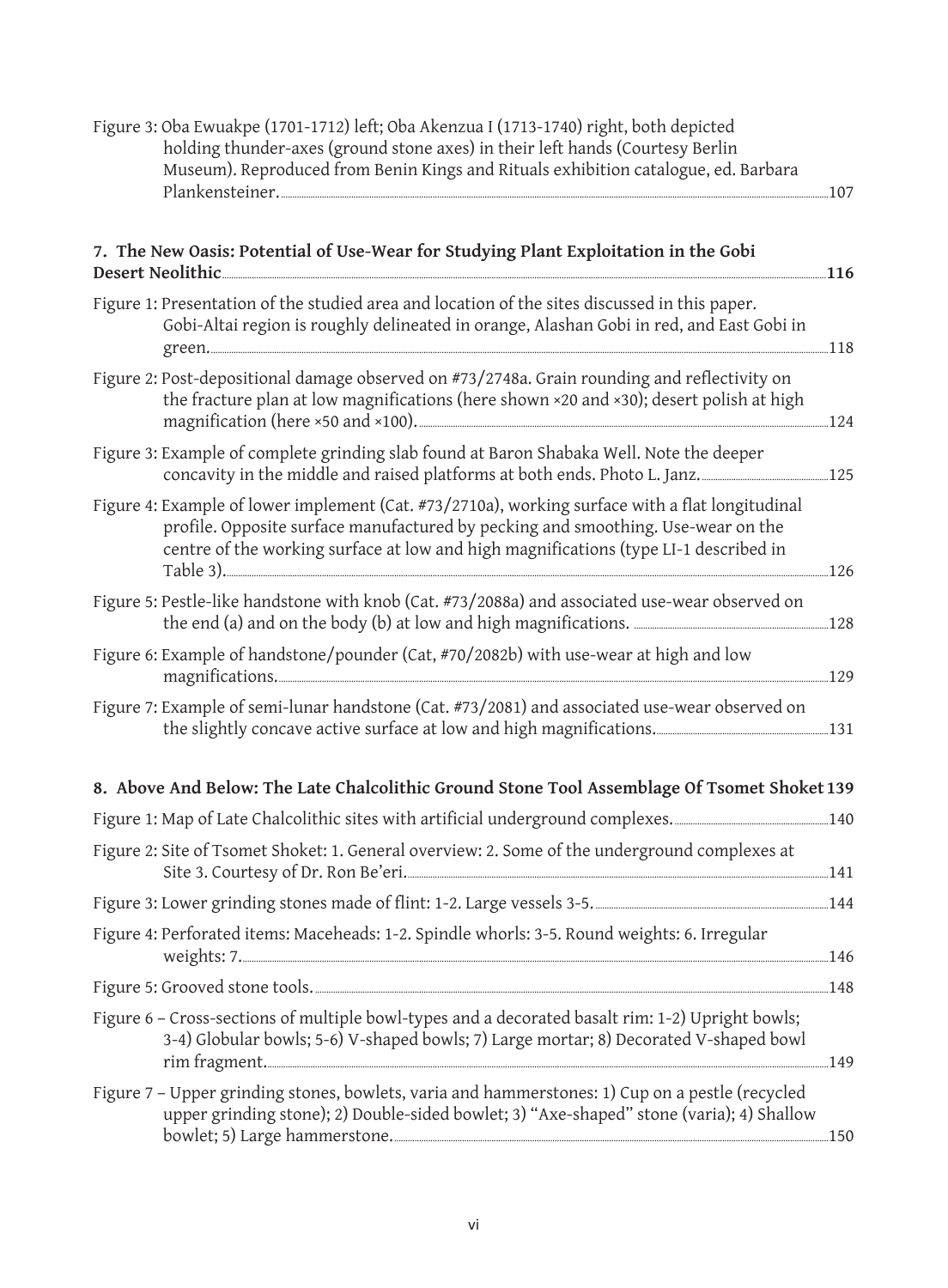| 9. Grinding technologies in the Bronze Age of northern Greece: New data from the<br>sites of Archontiko and Angelochori                                                                                                                                                                                                                                                                                                                                  |      |
|----------------------------------------------------------------------------------------------------------------------------------------------------------------------------------------------------------------------------------------------------------------------------------------------------------------------------------------------------------------------------------------------------------------------------------------------------------|------|
|                                                                                                                                                                                                                                                                                                                                                                                                                                                          |      |
|                                                                                                                                                                                                                                                                                                                                                                                                                                                          |      |
|                                                                                                                                                                                                                                                                                                                                                                                                                                                          |      |
| Figure 4: Curated grinding implements from Bronze Age Archontiko. (a) Part of a grinding slab<br>recycled as a handstone, (b) small-sized handstone recycled as a pounder, (c) grinding<br>slab redesigned through peripheral flaking to be used as a handstone, (d) grinding slab<br>redesigned through breaking to acquire a geometrical shape (Photos: Tasos Bekiaris)166                                                                             |      |
| Figure 5: Fragmentary grinding tool from Bronze Age Archontiko with weathered surfaces,                                                                                                                                                                                                                                                                                                                                                                  |      |
| 10. Pounding Amid The Cliffs: Stationary Facilities And Cliff Caves In The Judean                                                                                                                                                                                                                                                                                                                                                                        | .175 |
| Figure 1: Location of the Judean Desert in its Eastern Mediterranean context (upper left), and<br>distribution of caves containing stationary facilities together with late prehistoric                                                                                                                                                                                                                                                                  |      |
| Figure 2: A. Plan of Caves 32-33 in the Large Cave Complex of Ze'elim Valley. Black box indicates<br>location of enlarged plan C (mapping by Roi Porat and Uri Davidovich, 2007); B.<br>Photograph of two cupmarks hewn in bedrock in Cave 33, looking southwest (photo by<br>Micka Ullman); C. Detailed plan of the outer part of Cave 33, showing the two cupmarks<br>and numerous natural cavities (mapping by Micka Ullman, 2016; graphic imaging by | 178  |
| Figure 3: Left: A view of a basin and two slits hewn in a boulder in the Naqeb Mazen Complex,<br>looking east towards the Dead Sea; Right: A detail of the basin and the slits (photos by                                                                                                                                                                                                                                                                |      |
| Figure 4: Left: Plan and sections of Masada South Cave 2 (mapping by Roi Porat and Uri<br>Davidovich, 2007); Right: Photograph of the two constructed cupmarks, looking north<br>(photo by Roi Porat). <u>181</u>                                                                                                                                                                                                                                        |      |
| Figure 5: The Large Cave Complex in Ze'elim Valley, looking northwest (drone photo by Guy<br>Fitoussi). The left arrow points to the location of Cave 33 (see Figure 2), while the right<br>arrow denotes the location of an isolated cupmark (see Figure 7 and text for details)182                                                                                                                                                                     |      |
| Figure 6: A. Rahaf Valley Cave Complex as seen from a boulder with hewn cupmarks; B. A closer<br>look at the four cupmarks full of rainwater (Winter 2013); C. The boulder as seen from                                                                                                                                                                                                                                                                  |      |
| Figure 7: The view from the isolated cupmark in Ze'elim Valley (marked by arrow), looking<br>southeast towards the canyon outlet into the Dead Sea Valley (Photo by the author)185                                                                                                                                                                                                                                                                       |      |
|                                                                                                                                                                                                                                                                                                                                                                                                                                                          |      |
| Figure 1: Wrocław-Ostrów Tumski: reconstruction of the ramparts and localisation of<br>archaeological trenches 1949-2015 (after: Pankiewicz 2015: Figure 8. Modified by the                                                                                                                                                                                                                                                                              | 190  |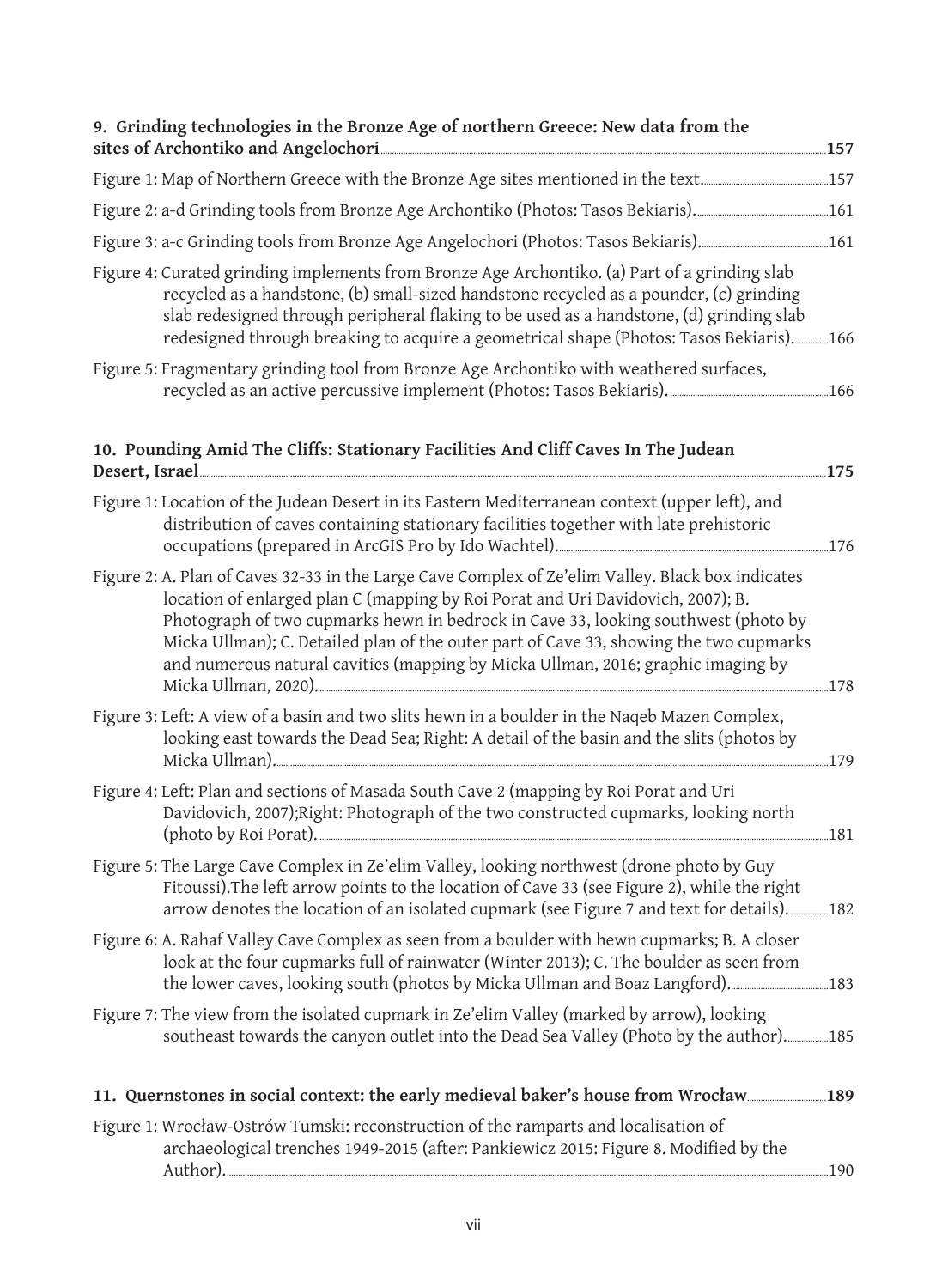| Figure 2: Wrocław-Ostrów Tumski: Trench IIIF - the nothern profile. Section specifies<br>archeological layers (left A1-H) and occupation levels (after: Limisiewicz et al. 2015a:                                                                                            |      |
|------------------------------------------------------------------------------------------------------------------------------------------------------------------------------------------------------------------------------------------------------------------------------|------|
| Figure 3: Wrocław-Ostrów Tumski: wooden through for kneading bread - 11th century (after:                                                                                                                                                                                    |      |
| Figure 4: Wrocław-Ostrów Tumski: a - fragment of the sketch of the trench IIIF, layer E1; b -<br>fragment of the sketch of the trench IIIF, layer E2 (after: Limisiewicz et al. 2015b: 75, 79;                                                                               |      |
| Figure 5: Quernstones found in the trench IIIF in Wrocław-Ostrów Tumski:a-b - quernstones<br>made of mica schists; c-j - quernstones made of granite (Photo and digital proccesing by                                                                                        |      |
| Figure 6: Wrocław-Ostrów Tumski: set of the quernstones used to seal the abandoned                                                                                                                                                                                           | 197  |
| 12. Stone Mortars: A Poorly Known Component Of Material Culture, Used In France<br>Since The Iron Age. Including Recent Data For Late Medieval Trading Reaching The Baltic 204                                                                                               |      |
| Figure 1: Distribution map of reported Iron Age/early Roman and tripod stone mortars, including<br>data from the studies of the Mediterranean area, Roman Aquitania and the territory<br>of the Arverni (respectively: Py 2016; Bertrand, Tendron 2012; Mennessier-Jouannet, | .205 |
| Figure 2: Selection of archaeological data and written sources relating to stone mortars between<br>the 5th century BC and the 6th century AD.                                                                                                                               | .206 |
| Figure 3: Sample of stone mortars and pestles from the oppidum of Bibracte and the museum of                                                                                                                                                                                 | .207 |
|                                                                                                                                                                                                                                                                              | .208 |
| Figure 5: Selection of written sources and archaeological data relating to medieval and modern<br>stone mortars.                                                                                                                                                             | .209 |
| Figure 6: Distribution map of mentioned stone mortar productions concerned by North Sea and                                                                                                                                                                                  | .209 |
| Figure 7: Limestone mortars with zigzag decorative finishing on the bowl from Caen, Dieppe<br>(France); Dordrecht, Middelburg Museum (Netherlands); Winchester, King's Lynn (UK)<br>and Faxe (Denmark). 211                                                                  |      |
| Figure 8: Archaeological context of the 13th century discovery of stone mortars from the castle of                                                                                                                                                                           |      |
| Figure 9: Examples of limestone mortars with zigzag decorative finish on the sides of base from<br>Caen, Paris, Lagny-sur-Marne (France); Bruges (Belgium); King's Lynn (UK) and Ribe                                                                                        |      |
| Figure 10: Sandstone mortars combining roped edging and human faces from the belgian fortress<br>of Poilvache, the city of Dinant; the dutch sites of Ooltgensplaat, Dordrecht, Amersfoort;<br>the ports of Ribe (Denmark) and Tallinn (Estonia). 219                        |      |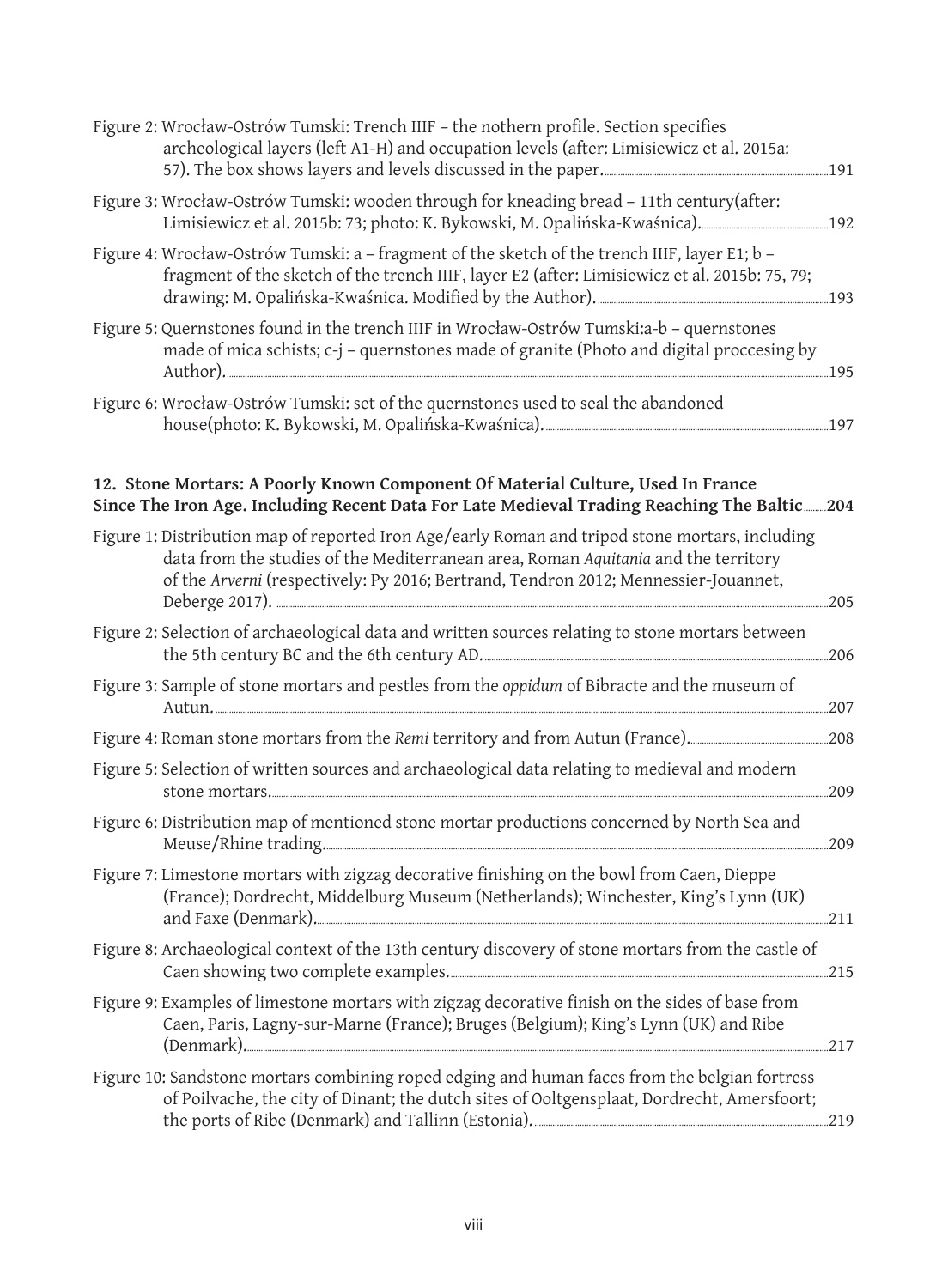| 13. Telling Textures: Surface Textures May Reveal Which Grains Were Ground in                                                                    |      |
|--------------------------------------------------------------------------------------------------------------------------------------------------|------|
| Northern Ethiopia                                                                                                                                | 229  |
|                                                                                                                                                  |      |
|                                                                                                                                                  |      |
| Figure 3: Waizoro (Mrs) Letay Alemayo Resharpening ("Rejuvenating") a Broken Madit Handstone<br>with a Mokarai (Hammerstone).                    | .234 |
| Figure 4: Bifacial Madit Handstone Smooth Surface - SN 1832, Mezber Square E1, Locus 8, Pail 8. 235                                              |      |
|                                                                                                                                                  |      |
| 14. The Bored Stone, Nougouil: Weighted Digging Sticks In Ethiopia [14. The Bored Stone, Nougouil: Weighted Digging Sticks In Ethiopia [14. 242] |      |
| Figure 1: Weighted digging stick (Inji) with a bored stone (Nougouil), photograph taken by the                                                   | .243 |
| Figure 2: Mr Ibrahim Abdulla Waari (left) and Mr Sadic Mummai Ourso (right) making Nougouil 245                                                  |      |
| Figure 3: Graph of boxplots and table presenting the dimensions of 37 Nougouil from Harar 246                                                    |      |
|                                                                                                                                                  |      |
| Figure 5: Mrs Sahada Madar's husband waiting for customers at the doorway of her shop in                                                         |      |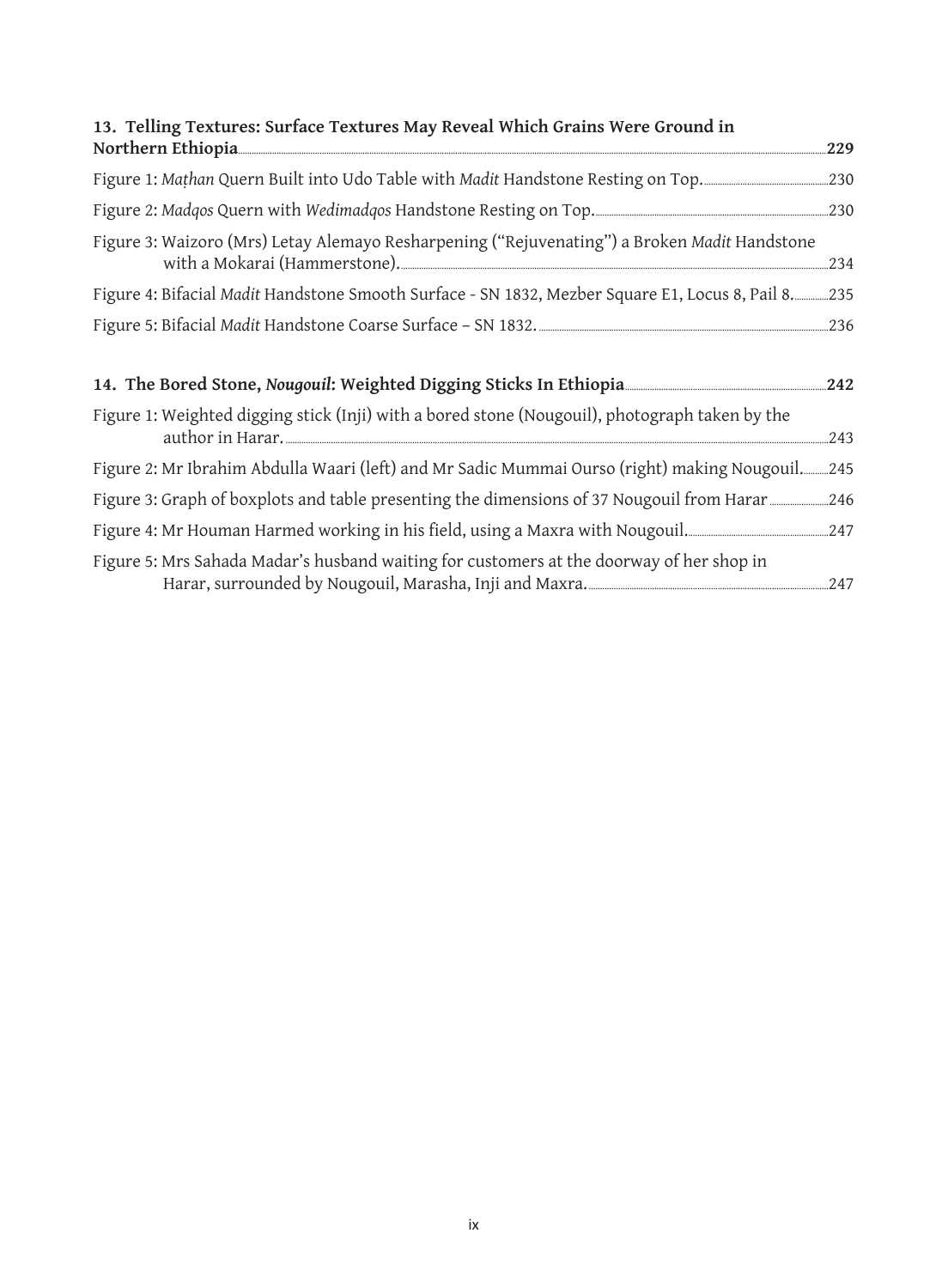## **List of Tables**

| 1. Making Flour In Palaeolithic Europe. New Perspectives On Nutritional Challenges                                                                                                                                                                                  |
|---------------------------------------------------------------------------------------------------------------------------------------------------------------------------------------------------------------------------------------------------------------------|
| Table 1: Radiocarbon dating of the Gravettian layers containing the ground stone tools object                                                                                                                                                                       |
|                                                                                                                                                                                                                                                                     |
| Table 3: Chemical and nutritional composition of oak, cattail, emmer and oat meals (g/100g fw)*12                                                                                                                                                                   |
| 2. The Groundstone Assemblages of Shubayqa 1 and 6, Eastern Jordan - Technological<br>choices, Gestures and Processing Strategies of Late Hunter-Gatherers in the Qa' Shubayqa18                                                                                    |
|                                                                                                                                                                                                                                                                     |
| Table 2: Shubayqa 6 Dating (based on (Yeomans et al. 2019). 22                                                                                                                                                                                                      |
|                                                                                                                                                                                                                                                                     |
| Table 4: Strategies: Action, gestures and resulting tool shape and surface morphology based                                                                                                                                                                         |
| Table 5: Diversity of strategies when including all tools, i.e. fragments etc. 5: 011 131 31                                                                                                                                                                        |
|                                                                                                                                                                                                                                                                     |
| 3. Starch Grain Analysis Of Early Neolithic (Linearbandkeramik And Blicquy/<br>Villeneuve-Saint-Germain) Contexts: Experimental Grinding Tests Of Cereals And Legumes 43                                                                                            |
| Table 1: Details of the grinding activities undertaken. 1988 1997 1998 1998 1999 1998 18                                                                                                                                                                            |
|                                                                                                                                                                                                                                                                     |
| Table 3: Parameters of other experimental studies where grinding and/or dehusking was<br>carried out with the aim to study starch grain modifications. Note: Pagan-Jimenez et<br>al. (2017) was not included here as they grated manioc and sweet potatoes followed |
| 5. Macro-Lithic Tools And The Late Neolithic Economy In The Middle Morava Valley, Serbia 82                                                                                                                                                                         |
|                                                                                                                                                                                                                                                                     |
|                                                                                                                                                                                                                                                                     |
| Table 3: Middle Morava Valley: Results of the first and second analytical steps according to                                                                                                                                                                        |
| 6. The Ecological Significance of Ground-stone axes in the Later Stone Age (LSA) of<br>.99                                                                                                                                                                          |
| Table 1: A chronological overview of the archaeological phases and environmental conditions                                                                                                                                                                         |
|                                                                                                                                                                                                                                                                     |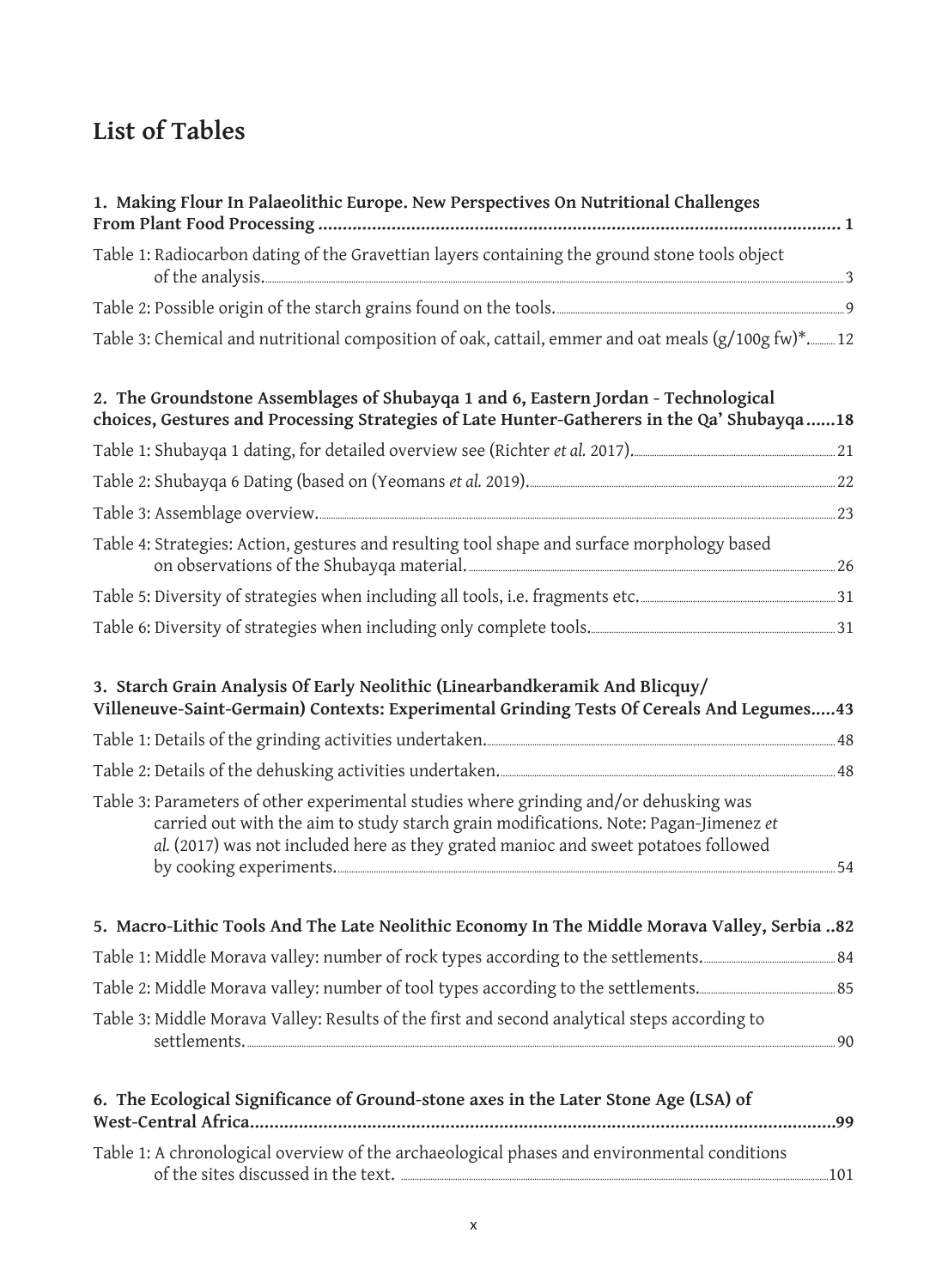| 7. The New Oasis: Potential of Use-Wear for Studying Plant Exploitation in the Gobi                                                                                                                                                                                                                                       |  |
|---------------------------------------------------------------------------------------------------------------------------------------------------------------------------------------------------------------------------------------------------------------------------------------------------------------------------|--|
|                                                                                                                                                                                                                                                                                                                           |  |
| Table 2: Most common type of post-depositional alterations observedand assessment of tool                                                                                                                                                                                                                                 |  |
|                                                                                                                                                                                                                                                                                                                           |  |
|                                                                                                                                                                                                                                                                                                                           |  |
|                                                                                                                                                                                                                                                                                                                           |  |
| Table 6: Use-wear observed on the active surface of semilunar GST (indeterminate lower of<br>upper implement, $U/L$ ). 130                                                                                                                                                                                                |  |
| 8. Above And Below: The Late Chalcolithic Ground Stone Tool Assemblage                                                                                                                                                                                                                                                    |  |
|                                                                                                                                                                                                                                                                                                                           |  |
|                                                                                                                                                                                                                                                                                                                           |  |
| 9. Grinding technologies in the Bronze Age of northern Greece: New data from the                                                                                                                                                                                                                                          |  |
|                                                                                                                                                                                                                                                                                                                           |  |
| Table 2: The distribution of the grinding tools from Archontiko within the different<br>occupation horizons. Horizon 1 belongs to the Late Bronze Age, while Horizons II-IV<br>to the Early Bronze Age. The column marked with a '?' includes the specimens of                                                            |  |
| Table 3: Plenitude proportions of the grinding implements from Bronze Age Archontiko.                                                                                                                                                                                                                                     |  |
| Table 4: Raw material frequencies for the grinding implements from Bronze Age Archontiko162                                                                                                                                                                                                                               |  |
| Table 5: Raw material frequencies for the grinding implements from Bronze Age Angelochori163                                                                                                                                                                                                                              |  |
| Table 6: Manufacture ratios for the grinding implements from Bronze Age Archontiko and                                                                                                                                                                                                                                    |  |
| Table 7: Number and relation of the use surfaces of the grinding implements from Bronze Age<br>Archontiko and Angelochori.                                                                                                                                                                                                |  |
|                                                                                                                                                                                                                                                                                                                           |  |
| Table 9: The distribution of grinding tools from Early Bronze Age Archontiko within the<br>buildings and open areas of Phase IV. [168] The Contract of the U.S. (168] The U.S. (168] The U.S. (168] The U.S. (168] The U.S. (168] The U.S. (168] The U.S. (168] The U.S. (168] The U.S. (168] The U.S. (168] The U.S. (16 |  |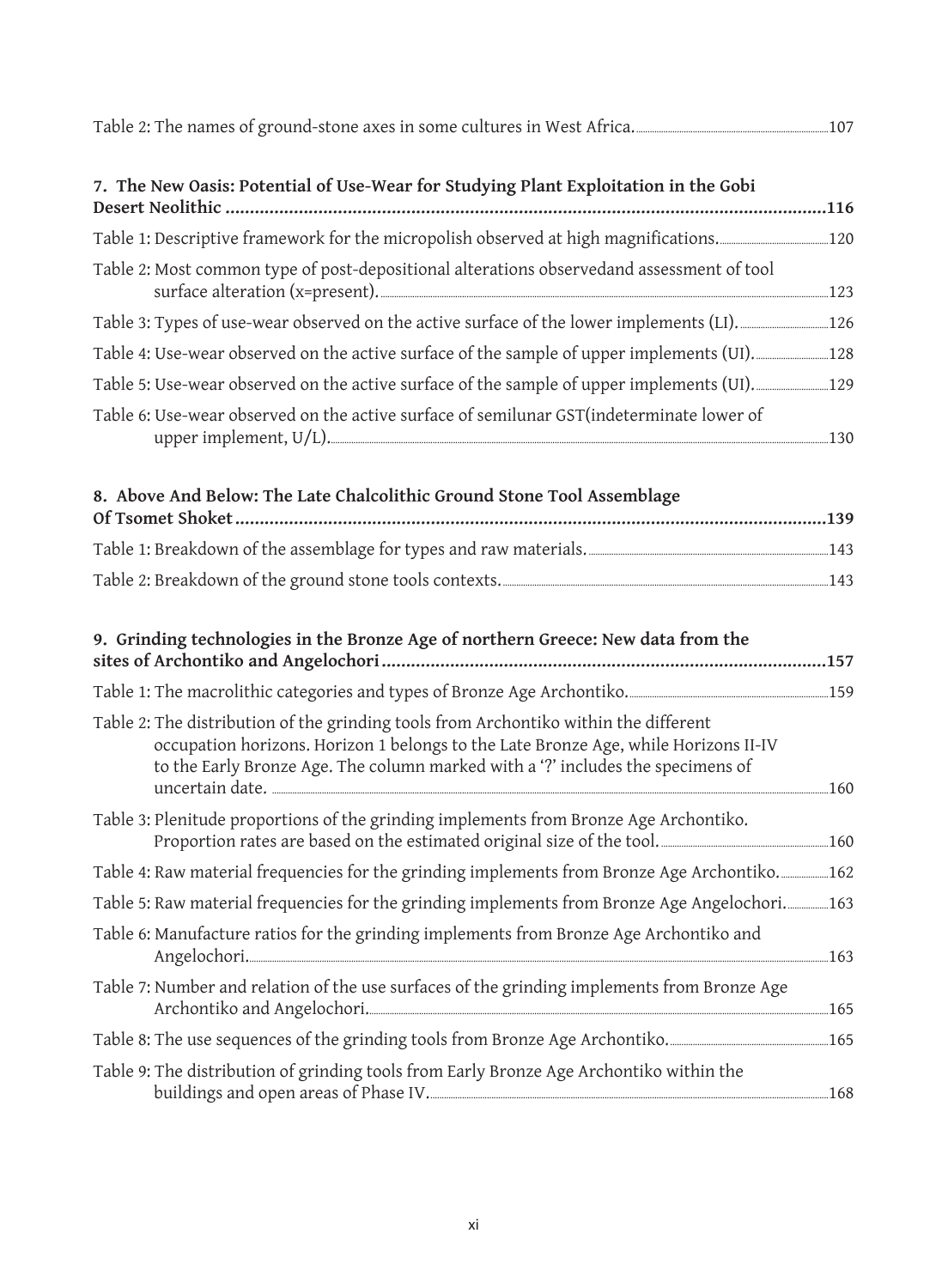| 10. Pounding Amid The Cliffs: Stationary Facilities And Cliff Caves In The Judean |  |
|-----------------------------------------------------------------------------------|--|
|                                                                                   |  |
|                                                                                   |  |

#### **13. Telling Textures: Surface Textures May Reveal Which Grains Were Ground in**

| Table 2: Mezber and Ona Adi Bifacial Madit Handstones. 237                        |  |
|-----------------------------------------------------------------------------------|--|
| Table 3: Mezber and Ona Adi Bifacial Madit - Medium/Coarse Textures Combined. 237 |  |
| Table 4: Mezber and Ona Adi Bifacial Madit Use Surfaces. 237                      |  |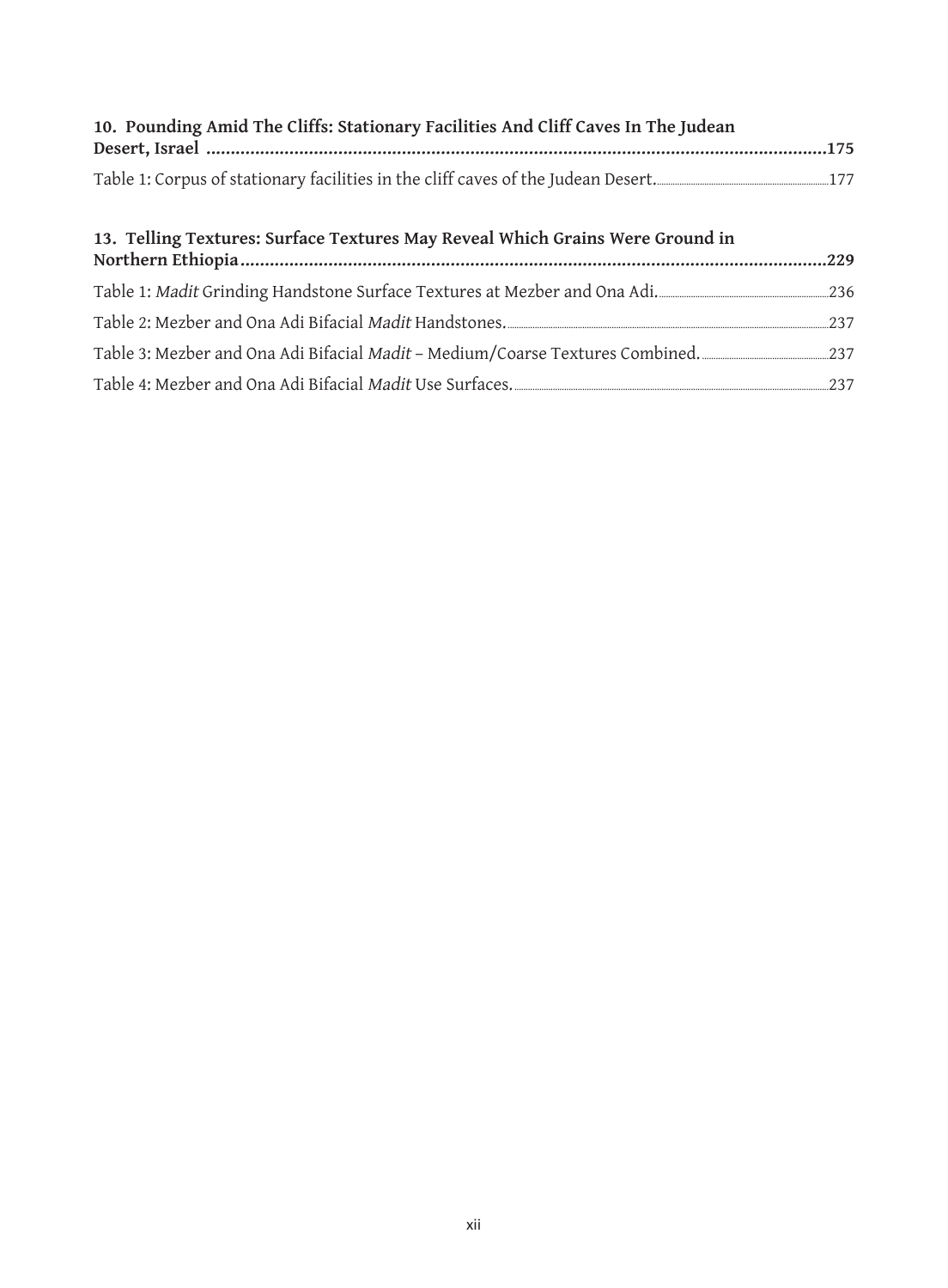#### **Introduction**

### **Ground Stone Tools and Past Foodways 3rd Meeting of the Association for Ground Stone Research**

The Association of Ground Stone Tool Research (AGSTR) was created in 2015 to promote research into ground stone tools in archaeology to enhance this still emerging field. The association was started by Daniel Rosenberg from the Zinman Institute of Archaeology at the University of Haifa, where he directs the Laboratory for Ground Stone Tools Research. The first meeting of the association was held in July of 2015 in Haifa at the Zinman Institute. After a successful and stimulating conference, a second meeting was arranged, this time in Mainz in September of 2017, hosted by Johannes Gutenberg University. Both were well-attended, with more than 50 participants each, and brought together specialists and experts in ground stone from across the world, working in and on material from East Asia, Africa, North America, Europe, Australia, Southwest Asia and beyond.

The third meeting of the AGSTR, was held in Copenhagen in September 2019, and focused on ground stone tools and their role in past food procurement, processing and consumption. The tag-line proclaimed the theme:"*Ground Stone Tools and Past Foodways*". The Centre for the study of Early Agricultural Studies (CSEAS) co-hosted the conference with the SAXO-institute of History, Archeology and Ethnology at the University of Copenhagen.

This conference, and the two preceding it, were held at a time when the interest in ground stone tool studies and their potential was growing. After decades of being an artefact category taken less seriously by archaeologists, ground stone studies now appear frequently in archaeological journals and publications from sites across the world, as a select sample of studies from the last 24 months shows (e.g. Bajeot *et al.* 2020; Chondrou *et al.* 2021; Dietrich and Haibt 2020; Hamon *et al.* 2021; Hruby *et al.* 2021; Li *et al.* 2020a; Li *et al.* 2020b; Santiago-Marrero *et al.* 2021; Zupancich and Cristiani 2020). The surge in interest and publications is largely driven by the application of new approaches, mainly: residue analysis, microscopic use-wear, 3D scanning and quantitative wear data, along with related experimental studies.

The successful extraction of microbotanical remains and residues from tool surfaces, in particular phytoliths and starches, has contributed greatly to our understanding of what was processed with these tools (e.g. Aranguren *et al.* 2015; Fullagar *et al.* 2006; Fullagar and Wallis 2014; Hamon *et al.* 2021; Li *et al.* 2020b; Mariotti Lippi *et al.* 2015; Nadel *et al.* 2012; Pearsall *et al.* 2004; del Pilar Babot and Apella 2002; Portillo *et al.* 2013; Power *et al.* 2016; Santiago-Marrero *et al.* 2021; Yang *et al.* 2013; Zupancich *et al.* 2019). In addition to, or in combination with these analyses, studies conducting (microscopic) usewear analysis of ground stone, using both qualitative (Adams *et al.* 2009; Adams 2014; Adams *et al.* 2015; Delgado-Raack and Risch 2009, 2016; Laure Dubreuil *et al.* 2015; Dubreuil and Grosman 2013; Dubreuil and Plisson 2010; Revedin *et al.* 2018) and quantitative (including 3D) methods, often in conjunction (Bofill 2012; Caricola *et al.* 2018; Cristiani and Zupancich 2021; Dietrich and Haibt 2020; Zupancich and Cristiani 2020; Zupancich *et al.* 2019; Chondrou *et al.* 2021; Martinez *et al.* 2013; Benito‐Calvo *et al.* 2018) have documented a wide range of contact materials. The application of these approaches on material from a wider variety of regions and time periods, has also been the deciding factor behind the growth of the field and the unprecedented attention ground stone tools are now receiving.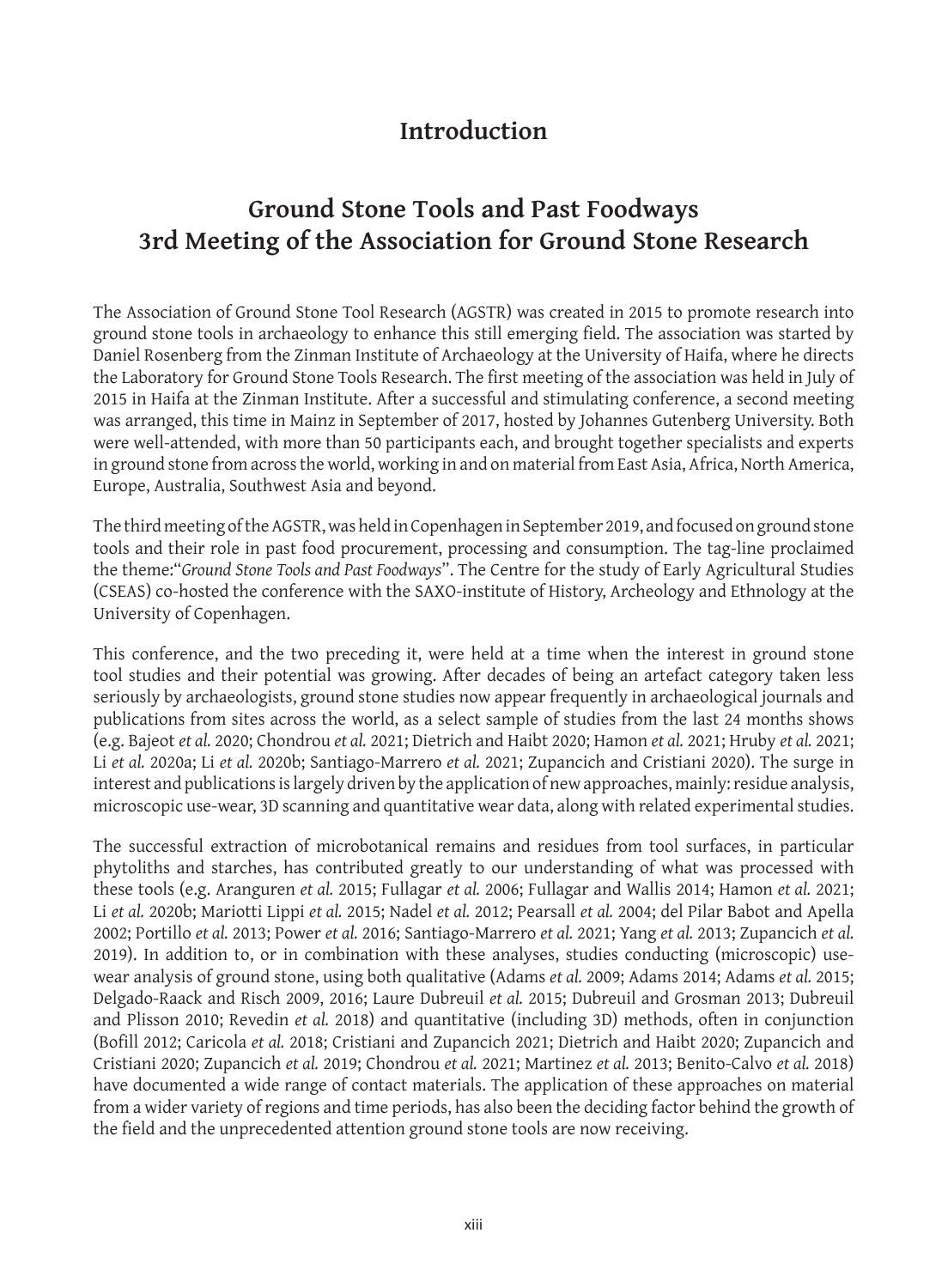Not only limited to these methods, several new ethnoarchaeological studies have also appeared in recent years, which have shown the potential of ethnoarchaeology to inform our understanding of ground stone artefacts, especially with regards to the study of past foodways and the technological choices of practitioners engaged in "traditional" food processing (Alonso 2019; Hamon and Le Gall 2013; Nixon-Darcus and D'Andrea 2017; Robitaille 2016; Searcy 2011; Shoemaker *et al.* 2017).

The volume here thus contributes to this growing field within archaeology. It presents a selection of papers from that 3rd meeting of the Association of Ground Stone Tool Research. Though having a particular focus on "Ground Stone Tools and Past Foodways", the volume also includes contributions dealing with sourcing, technology, use-wear and residue analyses and other aspects of the study of ground stone tools, such as ethnoarchaeology. Geographically, the papers cover a wide geographic range from Western Asia, Central Asia, Europe and Africa, and periods from the Palaeolithic to the present day.

By focusing on food, we wished to explore how ground stone analysts can approach ancient foodways through ground stone, using new methods and approaches. Foodways, explores the myriad of activities, people and tools involved in the procurement, processing, consumption and discard of food, and how these activities are situated within a web of social, material and ecological relations. Ground stone tools played a huge role in these activities up until the recent past and still in some regions of the world today. As research within and beyond these proceedings show, there is immense knowledge about foodways to be gained from studying ground stone tools. It may allow us to recognise different products being produced, and ways of producing them, what resources were being exploited, including resources that challenge our traditional understanding of what was processed with these tools.

This volume is structured chronologically, starting with the earliest material, the Upper Palaeolithic, though not discriminating between geographic locations. Studies explicitly dealing with foodways are thus interspersed with studies that also deal with other economic and social aspects of ground stone technology. This hopefully provides the reader with a broad range of insights that go beyond a strict adherence to foodways studies. This is done purposely, as we feel it important to consider the complex webs of meaning and structures these tools would have been entangled in. As the "foodways" approach also highlights, food production does not happen in isolation, but in conjunction with other activities, tools, tasks and people (Graff 2018; Hastorf 2017).

Ground stone technology and past foodways in pre-agricultural societies are explored in both Revedin *et al.* and Pedersen (Chapters 1 and 2 respectively). Revedin and colleagues focus on the production of flour in the Upper Palaeolithic Gravettian of Europe, through experiments in processing *typha* and oats, along with trace residues on the surface of archaeological stone implements, argue for the importance of starch rich foods for Palaeolithic foragers. Pedersen, by applying a *gesture*-based analysis of two assemblages from eastern Jordan, explores technological traditions and change within food processing ground stone among foragers in the late Pleistocene and early Holocene (Natufian to early Neolithic periods) of Southwest Asia. Cagnato and colleagues, like Revedin *et al.*, also look at plant food processing in Europe, though from a Neolithic perspective. They also conduct experiments in processing cereals and pulses, and through residue analysis examine how starch grains are affected by processing and by taphonomic processes.

A specific focus on consumption, discards and deposition of food processing ground stone is found in Chondrou & Valamoti and Bekiaris and colleagues, both dealing with evidence from the late Neolithic and Bronze age in Greece respectively. While, Bekiaris *et al.* stresses the importance of more intensive and extensive studies of ground stone assemblages and technology of the Bronze Age in Greece, Chondrou & Valamoti examine the spatial organisation of tool use and daily life activities in the Late Neolithic.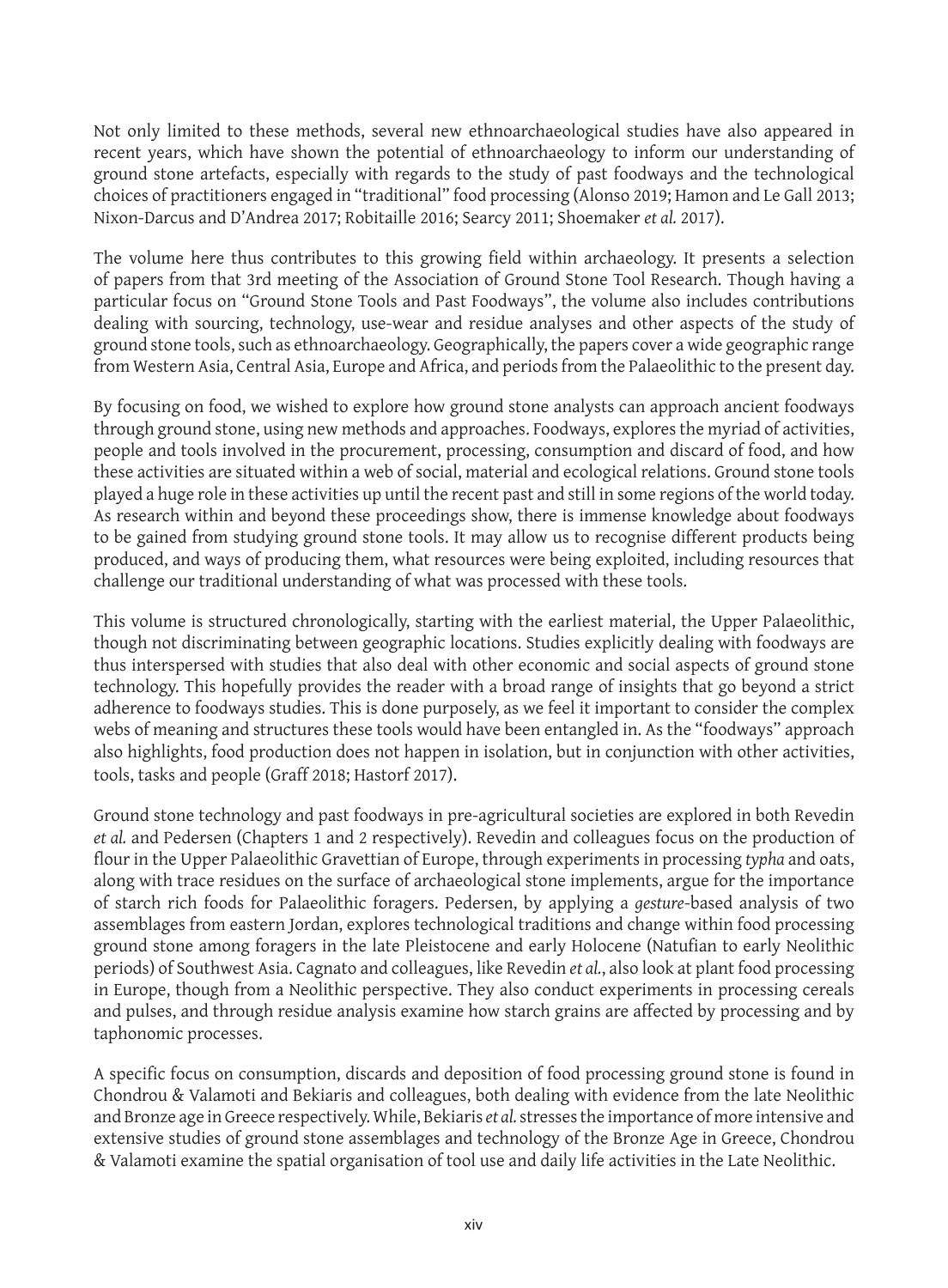Additional studies of Neolithic assemblages are found in Vučković, Orijimie and Dubreuil *et al.* Vučković sheds important light on ground stone use in the central Balkans. Dubreuil *et al.* finds evidence of plant processing in the Gobi desert from microscopic use-wear analysis. Non-food tools, felling or ceremonial tools, and their social importance is explored by Orijimie looking at ground stone axes of the Late Stone Age, in Africa. Another example of a tool not directly involved in food processing, but rather tilling (plant tending), is found in Robitaille, who examines digging sticks weighted by special perforated ground stone, so-called *nougouil*, in Ethiopia and their Late Stone Age origin in Africa.

Alexandrovsky and colleagues provides a view of a unique assemblage of ground stone vessels and other artefacts from underground chambers at the late Chalcolithic site Tsomet Shoket in the Levant. Another unique assemblage from the Levant is of bedrock features high up in mountain caves of the Judean desert, which may have served as refugiums for people in the Late Chalcolithic, is presented in Davidovich. Lisowska presents an excellently discrete example of medieval foodways and the biography of buildings, through a (micro-archaeological) study of a baker's house from Wrocław, Poland. Verbrugghe then surveys the history, manufacture and trade of stone mortars in Northern and Western Europe, from the Iron Age and into the medieval period and their role in medicinal practices. Nixon-Darcus shows the usefulness of ethnoarchaeological studies of technological practices and how these may inform our archaeological interpretation. By working with modern operators of food processing grinding tools in Northern Ethiopia, it shows how these practitioners consciously engage with the raw material of their tools, maintaining differently textured grinding surfaces for specific end-products.

It appears as if there are exciting times ahead for the field of ground stone studies. We hope that this volume will spark the interest of fellow experts within the field and within the broader field of stone tool studies, and of scholars of past societies, economies and foodways generally. The chapters within, will provide some interesting points for future discussions.

Patrick Pedersen, Anne Jörgensen-Lindahl, Mikkel Sørensen, Tobias Richter, Copenhagen 2021

#### **References**

Adams, J., S. Delgado, L. Dubreuil, C. Hamon, H. Plisson, and R. Risch. 2009. "FUNCTIONAL ANALYSIS OF MACRO-LITHIC ARTEFACTS: A FOCUS ON WORKING SURFACES." In *Non-Flint Raw Material Use in Prehistory Old Prejudices and New Directions - PROCEEDINGS OF THE XV WORLD CONGRESS (LISBON, 4-9 SEPTEMBER 2006)*, (eds. by F. Sternke, L. Eigeland, and Costa, L-J.). Costa, 43–66. BAR International Series 1939. Archaeopress.

Adams, Jenny L. 2014. "Ground Stone Use-Wear Analysis: A Review of Terminology and Experimental Methods." *Journal of Archaeological Science* 48 (August): 129–38.

Adams, Jenny L., Joyce Skeldon Rychener, and Allen J. Denoyer. 2015. "Las Capas Archaeological Project: Ground Stone and Maize Processing Experiments." Technical Report No. 2014-02. Desert Archaeology, Inc.

Alonso, Natàlia. 2019. "A First Approach to Women, Tools and Operational Sequences in Traditional Manual Cereal Grinding." *Archaeological and Anthropological Sciences* 11 (8): 4307–24.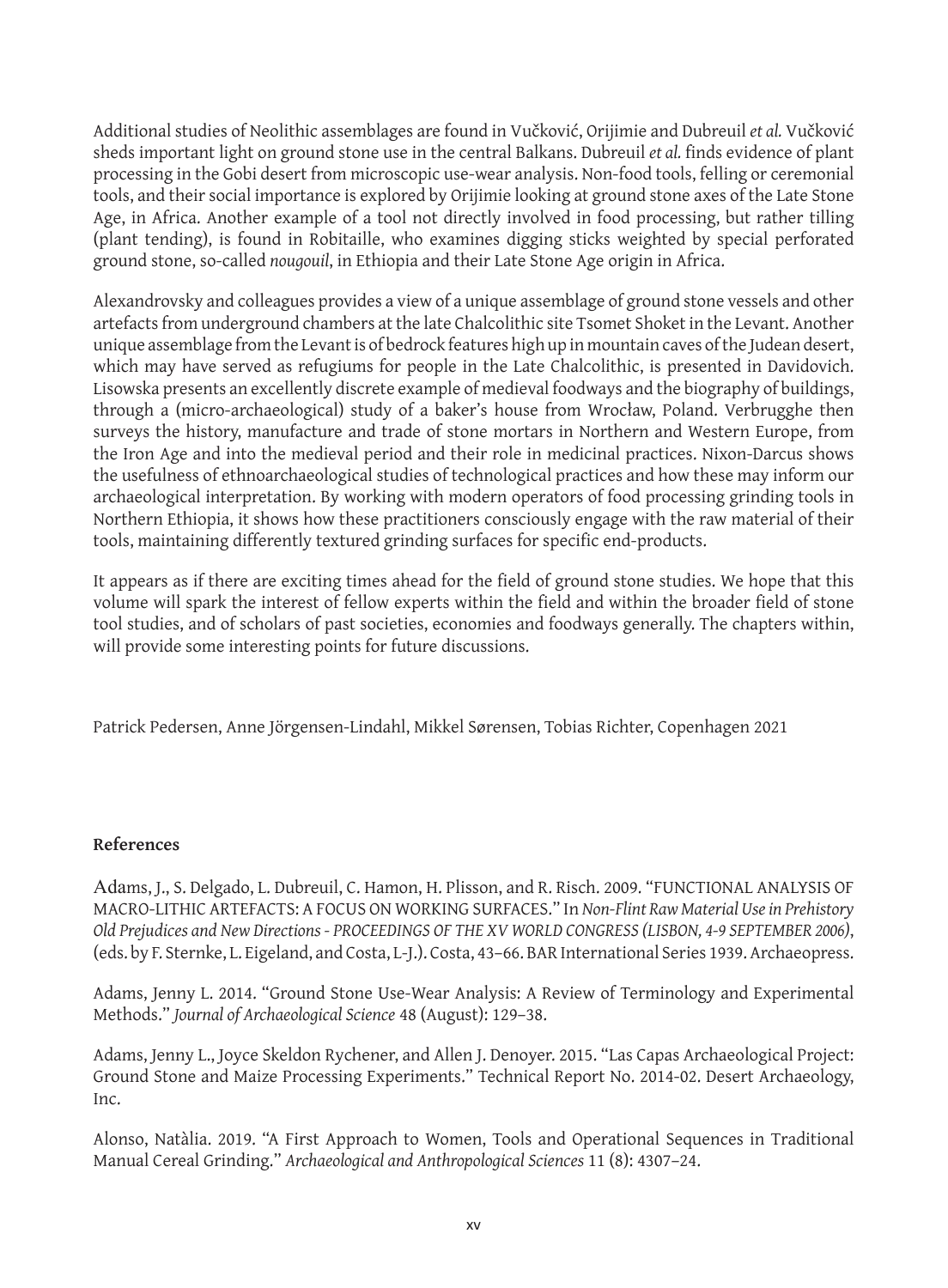Aranguren, Biancamaria, Fabio Cavulli, Massimo D'Orazio, Stefano Grimaldi, Laura Longo, Anna Revedin, and Fabio Santaniello. 2015. "Territorial Exploitation in the Tyrrhenian Gravettian Italy: The Case-Study of Bilancino (Tuscany)." *Quaternary International: The Journal of the International Union for Quaternary Research* 359-360 (March): 442–51.

Bajeot, Jade, Isabella Caricola, Laura Medeghini, Vittorio Vinciguerra, and Vanessa Forte. 2020. "An Integrated Approach Based on Archaeometry, Use-Wear Analysis and Experimental Archaeology to Investigate the Function of a Specific Type of Basin Diffused in the Predynastic Sites of Lower Egypt (4th Mill. BC)." *Quaternary International: The Journal of the International Union for Quaternary Research*, March. https://doi.org/10.1016/j.quaint.2020.03.023.

Benito-Calvo, A., A. Arroyo, L. Sánchez-Romero, M. Pante, and I. Torre. 2018. "Quantifying 3D Microsurface Changes on Experimental Stones Used to Break Bones and Their Implications for the Analysis of Early Stone Age Pounding Tools." *Archaeometry* 60 (3): 419–36.

Bofill, Maria. 2012. "Quantitative Analysis of Use-Wear Patterns: A Functional Approach to the Study of Grinding Stones." In *Broadening Horizons 3. Conference of Young Researchers Working in the Ancient Near East*, (eds. Ferran Borrell Tena, Mònica Bouso García, Anna Gómez Bach, Carles Tornero Dacasa & Oriol Vicente Campos). Universitat Autònoma de Barcelona.

Caricola, Isabella, Andrea Zupancich, Daniele Moscone, Giuseppina Mutri, Armando Falcucci, Rossella Duches, Marco Peresani, and Emanuela Cristiani. 2018. "An Integrated Method for Understanding the Function of Macro-Lithic Tools. Use Wear, 3D and Spatial Analyses of an Early Upper Palaeolithic Assemblage from North Eastern Italy." *PloS One* 13 (12): e0207773.

Chondrou, Danai, Maria Bofill, Haris Procopiou, Roberto Vargiolu, Hassan Zahouani, and Soultana Maria Valamoti. 2021. "How Do You like Your Cereal? A Qualitative and Quantitative Use-Wear Analysis on Archaeological Grinding Tools from Prehistoric Greek Sites." *Wear: An International Journal on the Science and Technology of Friction Lubrication and Wear* 276, 203636.

Cristiani, E., and A. Zupancich. 2021. "Sandstone Ground Stone Technology: A Multi-Level Use Wear and Residue Approach to Investigate the Function of Pounding and Grinding Tools." *Journal of Archaeological Method and Theory* 28 (2): 704–35.

Delgado-Raack, Selina, and Roberto Risch. 2009. "Towards a Systematic Analysis of Grain Processing Technologies." In *Recent Functional Studies on Non Flint Stone Tools: Methodogical Improvements and Archaeological Inferences - Proceedings of the Workshop*. Archaeopress.

———. 2016. "Bronze Age Cereal Processing in Southern Iberia: A Material Approach to the Production and Use of Grinding Equipment." *Journal of Lithic Studies* 3 (3)). https://doi.org/10.2218/jls.v3i3.1650.

Dietrich, Laura, and Max Haibt. 2020. "Bread and Porridge at Early Neolithic Göbekli Tepe: A New Method to Recognize Products of Cereal Processing Using Quantitative Functional Analyses on Grinding Stones." *Journal of Archaeological Science: Reports* 33: 102525.

Dubreuil, Laure, and Hugues Plisson. 2010. "Natufian Flint versus Ground Stone Tools: A Use-Wear Perspective on Subsistence Change." *Eurasian Prehist*, Euroasian Prehistory, 7: 47–64.

Dubreuil, Laure, Daniel Savage, Selina Delgado-Raack, Hugues Plisson, and B. Stephenson. 2015. "Current Analytical Frameworks for Studies of Use–Wear on Ground Stone Tools." In *Use-Wear Analysis of Ground Stones: Discussing Our Current Framework. Use-Wear and Residue Analysis in Archaeology.IX*. Springer.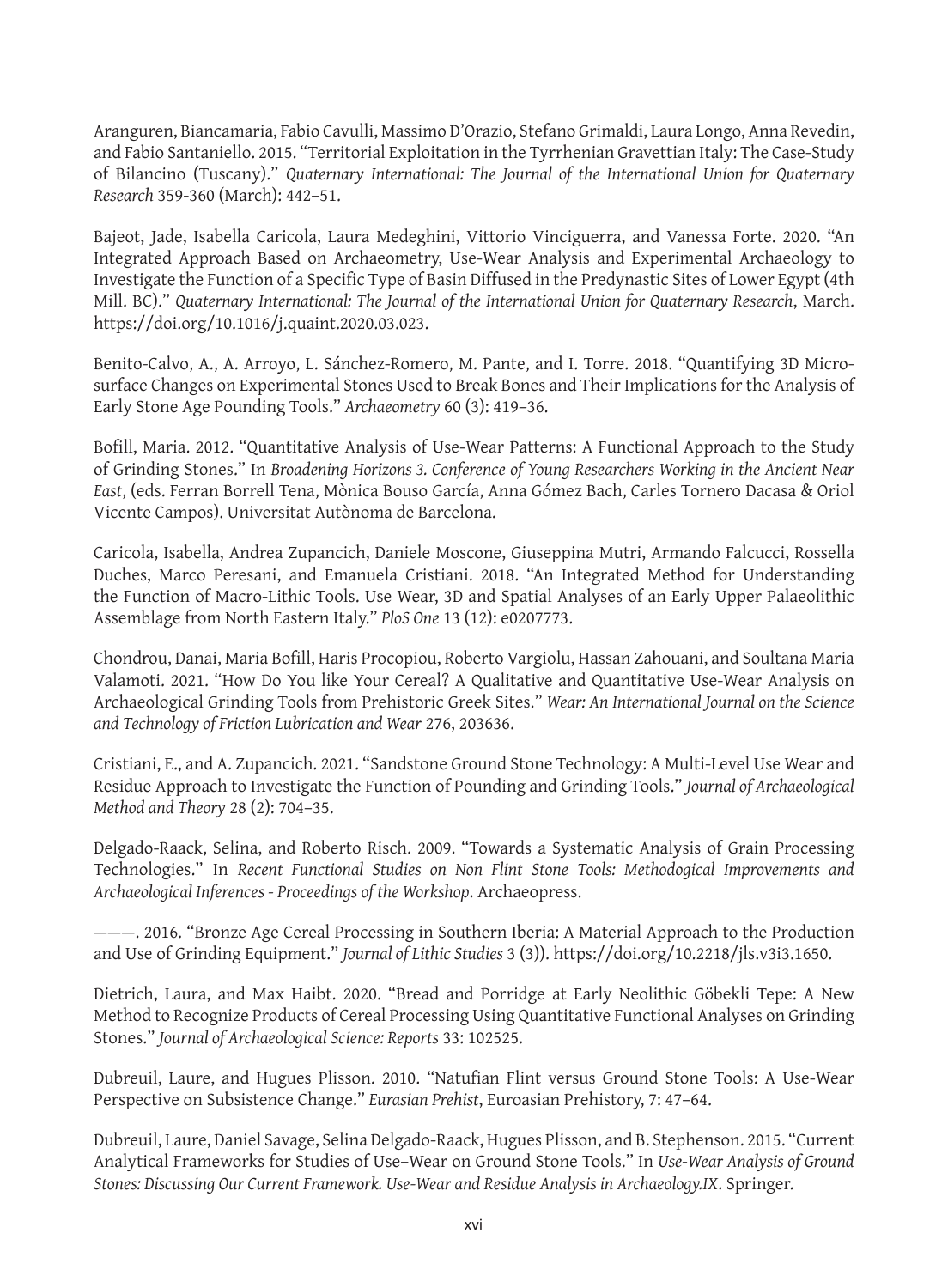Dubreuil, L., and L. Grosman. 2013. "The Life History of Macrolithic Tools at Hilazon Tachtit Cave." In *Natufian Foragers in the Levant - Terminal Pleistocene Social Changes in Western Asia*, edited by O. Bar-Yosef and F. Valla, 525–43. Archaeological Series 19. Ann Arbor: International Monographs in Prehistory.

Fullagar, Richard, Judith Field, Tim Denham, and Carol Lentfer. 2006. "Early and Mid Holocene Tool-Use and Processing of Taro (Colocasia Esculenta), Yam (Dioscorea Sp.) and Other Plants at Kuk Swamp in the Highlands of Papua New Guinea." *Journal of Archaeological Science* 33 (5): 595–614.

Fullagar, Richard, and Lynley A. Wallis. 2014. "Usewear and Phytoliths on Bedrock Grinding Patches, Pilbara, North-Western Australia." *Journal of The Archaeological and Anthropological Society of Victoria* 35: 75–87.

Graff, Sarah R. 2018. "Archaeological Studies of Cooking and Food Preparation." *Journal of Archaeological Research* 26 (3): 305–51.

Hamon, Caroline, Clarissa Cagnato, Aline Emery-Barbier, and Aurélie Salavert. 2021. "Food Practices of the First Farmers of Europe: Combined Use-Wear and Microbotanical Studies of Early Neolithic Grinding Tools from the Paris Basin." *Journal of Archaeological Science: Reports* 36 (April): 102764.

Hamon, Caroline, and Valerie Le Gall. 2013. "Millet and Sauce: The Uses and Functions of Querns among the Minyanka (Mali)." *Journal of Anthropological Archaeology* 32 (1): 109–21.

Hastorf, Christine Ann. 2017. *The Social Archaeology of Food, Thinking about Eating from Prehistory to the Present*. New York: Cambridge University Press.

Hruby, Karolina, Marzena Cendrowska, Rivka Chasan, Iris Groman-Yaroslavski, and Danny Rosenberg. 2021. "The Function of the South-Levantine Late Chalcolithic and Early Bronze Age Basalt Vessels Bearing Circumferential Depressions: Insights from Use-Wear Analyses." *PloS One* 16 (6): e0252535.

Li, Weiya, Christina Tsoraki, Yuzhang Yang, Yingjun Xin, and Annelou Van Gijn. 2020a. "Plant Foods and Different Uses of Grinding Tools at the Neolithic Site of Tanghu in Central China," , Lithic Technology, 45:3: 154-164.

Li, Weiya., J. R. Pagán‐Jiménez, C. Tsoraki, L. Yao, and A. Van Gijn. 2020b. "Influence of Grinding on the Preservation of Starch Grains from Rice." *Archaeometry* 62 (1): 157–71.

Mariotti Lippi, Marta, Bruno Foggi, Biancamaria Aranguren, Annamaria Ronchitelli, and Anna Revedin. 2015. "Multistep Food Plant Processing at Grotta Paglicci (Southern Italy) around 32,600 Cal B.P." *Proceedings of the National Academy of Sciences of the United States of America* 112 (39): 12075–80.

Martinez, Maria Bofill, H. Procopiou, R. Vargiolu, and Hassan Zahouani. 2013. "Use-Wear Analysis of Near Eastern Prehistoric Grinding Stones." In *Regards Croisés Sur Les Outils Liés Au Travail Des Végétaux - An Interdisciplinary Focus on Plant-Working Tools*, (eds.Patricia C. Anderson, Carole Cheval et Aline Durand), 219-236, Éditions APDCA, Antibes

Nadel, Dani, Dolores R. Piperno, Irene Holst, Ainit Snir, and Ehud Weiss. 2012. "New Evidence for the Processing of Wild Cereal Grains at Ohalo II, a 23 000-Year-Old Campsite on the Shore of the Sea of Galilee, Israel." *Antiquity* 86 (334): 990–1003.

Nixon-Darcus, L., and A. C. D'Andrea. 2017. "Necessary for Life: Studies of Ancient and Modern Grinding Stones in Highland Ethiopia." *African Archaeological Review* 34 (2): 193–223.